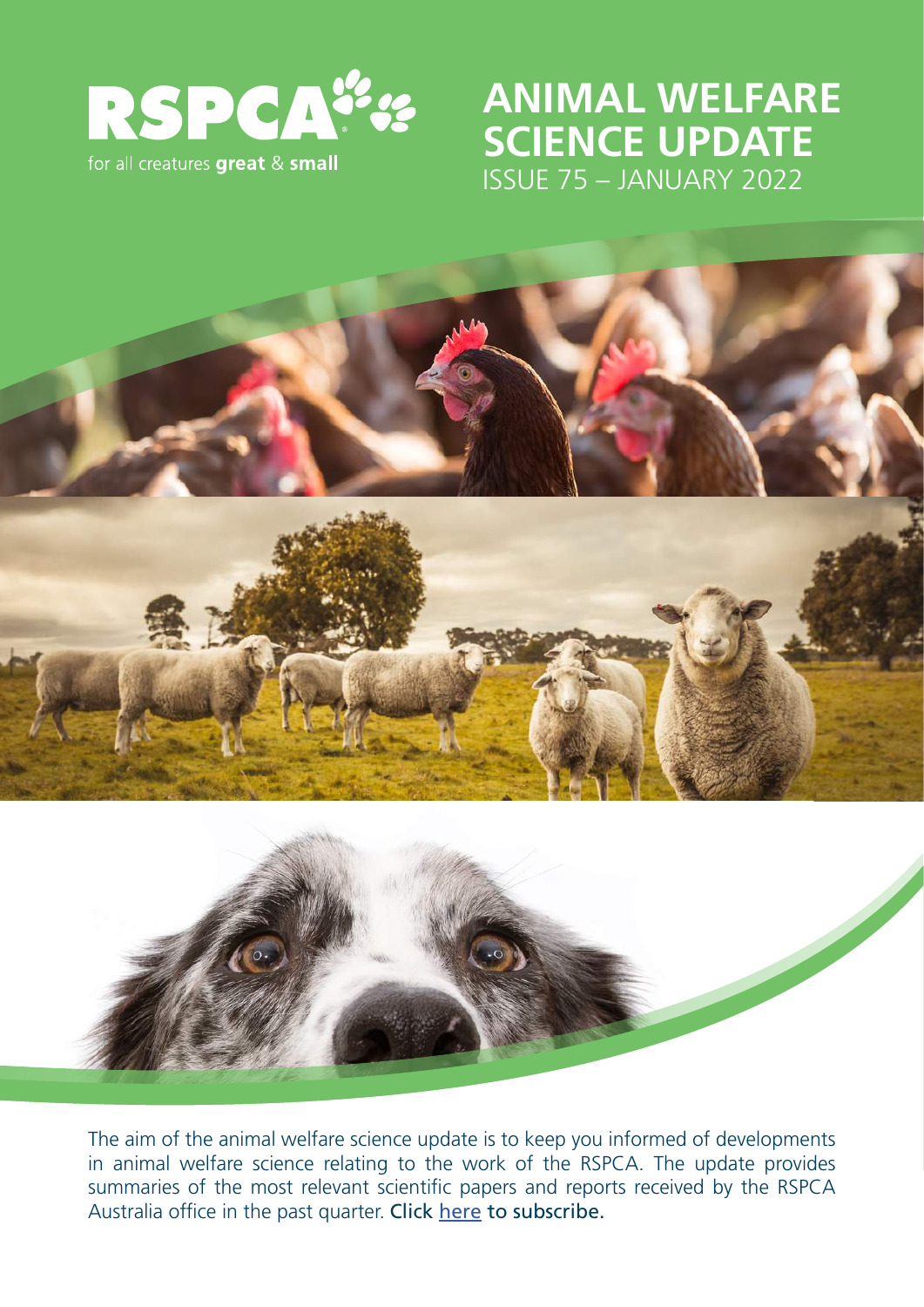# **RSPCA\*\***

# COMPANION ANIMALS

## **Noise reduction in shelters improves cat welfare**

An animal rescue shelter, full of unfamiliar people, animals and sensory stimuli, can be a stressful place for a cat. As cats have exceptional hearing and may be averse to loud and unfamiliar noises, noise reduction has been suggested as a strategy to reduce stress to shelter cats.

This study, conducted at a shelter in Vancouver, Canada, investigated cat behaviour in quiet compared to loud noise. Cats (n=98) were observed for behaviours including freezing, flattening ears and hiding that may indicate negative affective states such as fear and stress. These were used to calculate a 'fear score'. Behaviours such as playing, grooming and feeding that may indicate a neutral or positive affective state, were also recorded. These were used to calculate a 'maintenance score'. Noise levels (dB) were measured using a sound meter and the nature of the sounds was noted.

The shelter was noisier in the morning compared to later in the day. Sources of noise included dogs barking, people talking, traffic and shelter operations. Cats had a higher 'fear score' in the morning, coinciding with the noisier part of the day. Hiding appeared to be the most common response to loud noises. 'Maintenance scores' were higher later in the day, coinciding with the quieter period. These findings support the need for noise reduction in shelter environments.

Eagan BH, Gordon E, Fraser D (2021) The effect of animal shelter sound on cat behaviour and welfare. Animal Welfare 30(4):431-440.

## **Dogs have fearful reactions to high frequency intermittent sounds**

Many dogs are fearful of loud noises such as thunder, fireworks and gunshots. Hence, exposure to loud noises may represent an animal welfare risk for dogs. To date, dogs' response to loud noises in the home has not been studied in detail.

This study, conducted in the United States, investigated dogs' response to loud noises in the home. Dog owners (n=386) were surveyed about their dogs' response to sounds in the home environment. Video recordings (n=62) were taken to assess the reaction of the dog and owner to different noises.

In the owner survey, dogs were reported to have fearful reactions to household noises, particularly high frequency intermittent sounds such as smoke alarms

and vacuum cleaners. The most common reaction reported by owners was barking. In the videos, dogs displayed behaviours consistent with fear such as lip-licking, panting and retreating. Owners tended to under-estimate their dogs' fearfulness leading to recommendations for increased awareness about how to interpret canine behaviour to different sounds in the home.

Grigg EK, Chou J, Parker E et al (2021) [Stress-related](https://pubmed.ncbi.nlm.nih.gov/34820438/)  [behaviors in companion dogs exposed to common](https://pubmed.ncbi.nlm.nih.gov/34820438/)  [household noises, and owners' interpretations of their dogs'](https://pubmed.ncbi.nlm.nih.gov/34820438/)  [behaviors.](https://pubmed.ncbi.nlm.nih.gov/34820438/) Frontiers in Veterinary Science 8, 1345.

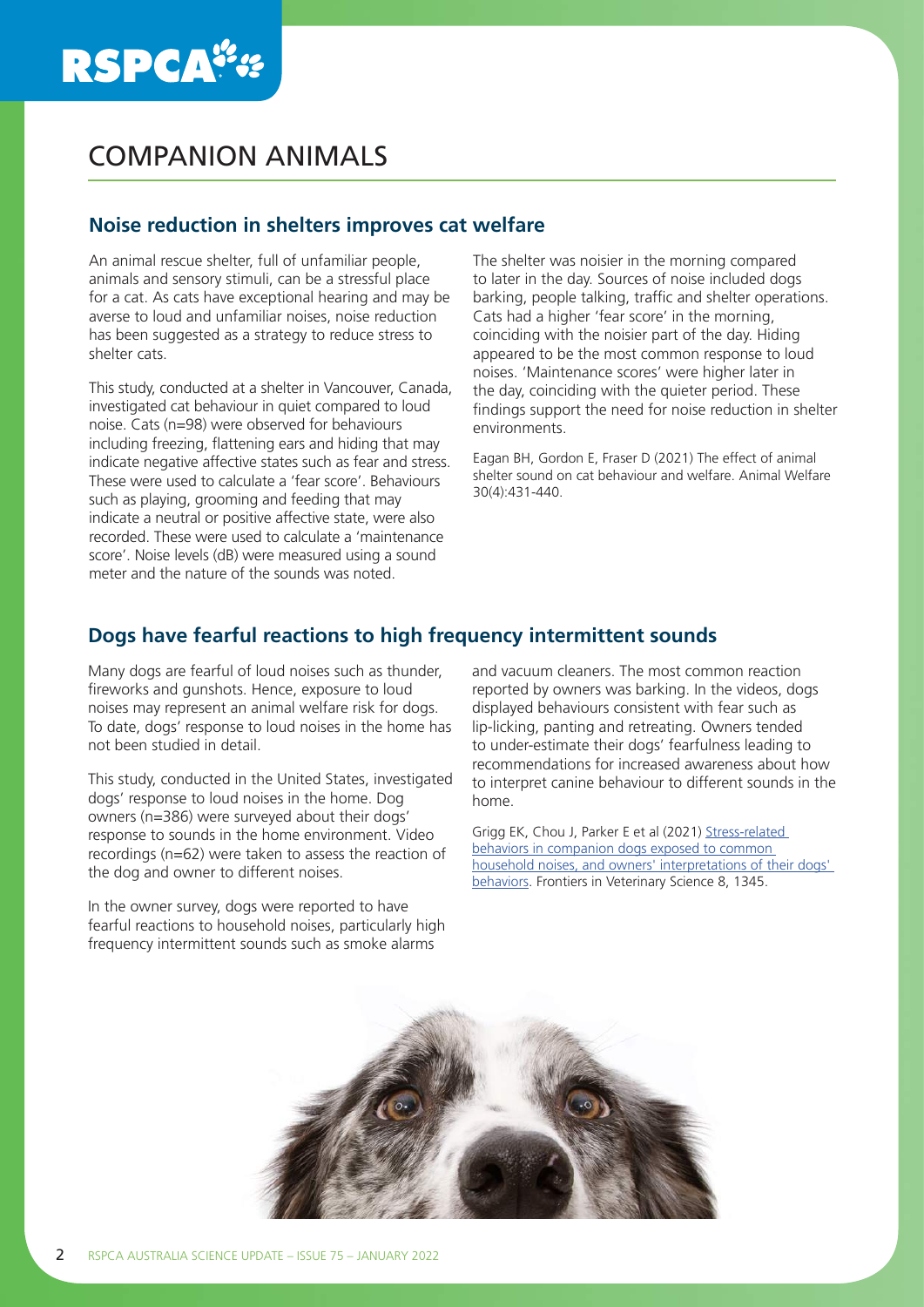## **Social inequity is a One Welfare issue affecting people and pets**

Increasing social inequity represents a One Welfare issue affecting the welfare of people and animals. For example, low-income clients may face difficulties accessing veterinary services for companion animals. Lack of or delayed veterinary care represents an animal welfare issue that can also cause distress to owners and veterinary staff.

This study investigated barriers to accessing veterinary services. Low-income clients (n=12) at the Vancouver Humane Society (VHS), Canada were interviewed over the phone about their experience accessing veterinary services.

Low-income clients experienced barriers to accessing veterinary services before and during the COVID-19

pandemic. Barriers included concerns about their own and their pets' health and financial constraints. These barriers were compounded by the pandemic. Based on the clients' experiences, recommendations were made to improve low-income clients' access to veterinary services. Recommendations include: assistance packages, free or low-cost clinics, and training for veterinary staff to improve cultural competence and a trauma informed approach.

Morris A, Wu H, Morales C (2021) Barriers to care in [veterinary services: Lessons learned from low-income pet](https://www.frontiersin.org/articles/10.3389/fvets.2021.764753/full)  [guardians' experiences at private clinics and hospitals during](https://www.frontiersin.org/articles/10.3389/fvets.2021.764753/full)  [COVID-19.](https://www.frontiersin.org/articles/10.3389/fvets.2021.764753/full) Frontiers in Veterinary Science 8, 764753.

## **Animal welfare concerns for pet rats in the UK**

An estimated 100,000 rats are being kept as pets in the United Kingdom (UK) alone. Compared to their laboratory counterparts, there is much less known about the welfare of pet rats.

This study aimed to evaluate the welfare of pet rats. In an online survey, pet rat owners in the UK ( $n=677$ ) were asked questions about their rats' (n=3893) health, husbandry and housing. Almost all (99.1%) of the survey respondents recommended rats as pets. Nearly all (99%) of the owners provided their rats with nesting material and enrichment such as a suspended area, climbing structure or hidey hole. Almost all the rats were housed with at least one other rat.

While some of the recognised needs of rats appeared to be met, the study raised animal welfare concerns including lack of opportunity to explore, and exposure to predators and disease. Few pet rats (2.36%) were allowed out of their cage to explore freely. Many pet rats were kept with predators (e.g., cats, dogs, snakes) close-by which is likely to be stressful. Respiratory disease was common (60.4%) as well as tumours (36.6%), abscesses/cysts (31.2%) and hind limb degeneration (25%). Further information is needed to assess and improve the welfare of pet rats.

Neville V, Mounty J, Benato L et al (2021) Pet rat welfare [in the United Kingdom: The good, the bad and the ugly.](https://bvajournals.onlinelibrary.wiley.com/doi/10.1002/vetr.559) Veterinary Record 189, e559.

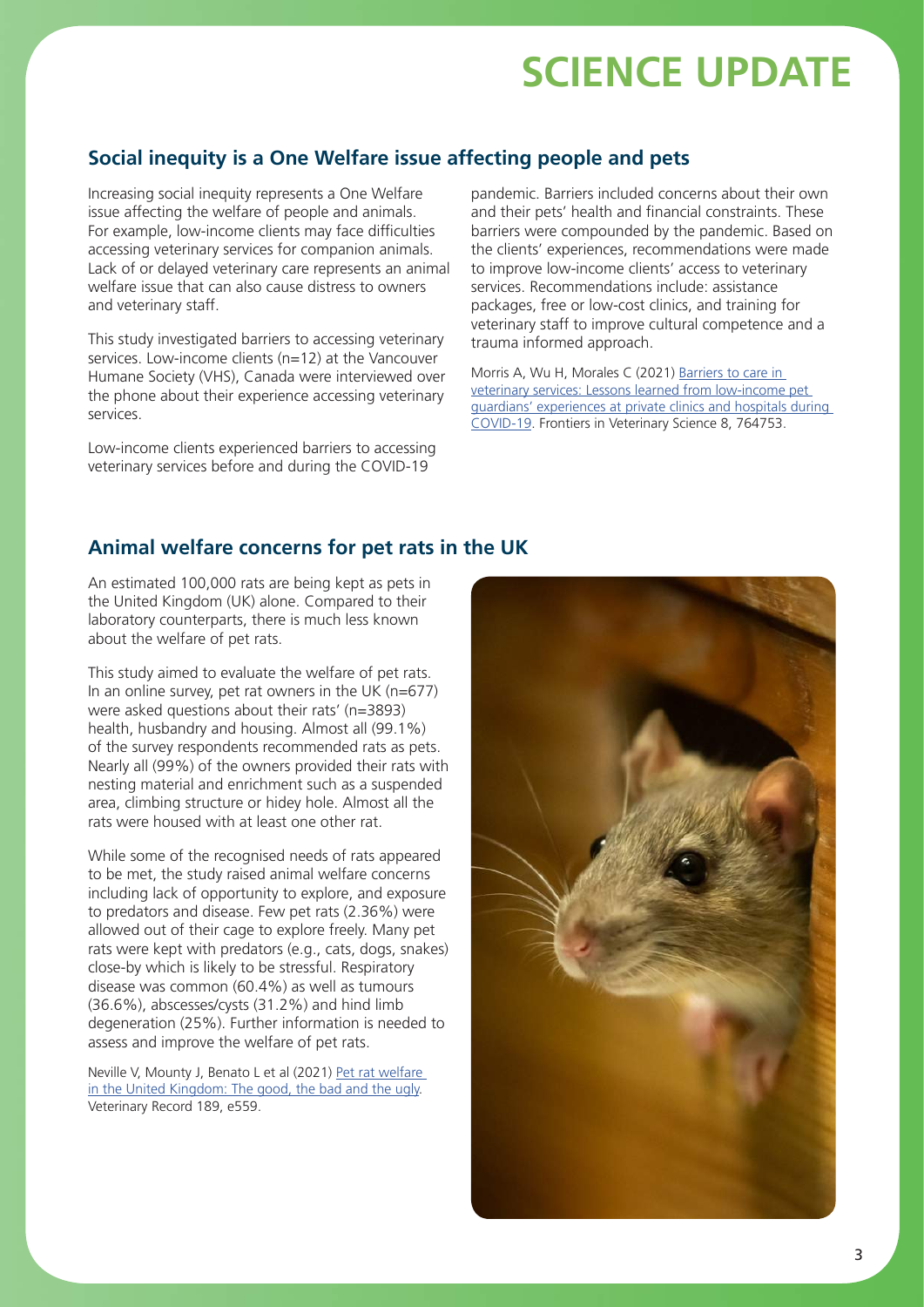

## **Vets getting better at managing pain in cats but still room for improvement**

Pain management is an essential part of a veterinarian's duty to animal patients. In 1996, a survey of Australian veterinarians found that only 6% of respondents provided pain relief to female dogs and cats being desexed. Since then, there have been considerable improvements in the management of pain in companion animals but continuous improvement is critical.

This study aimed to characterise how Australian veterinarians manage acute pain in cats. As part of a broader online survey on acute pain management, involving ~6.6% of practicing vets in Australia, some respondents (n=513) answered questions about how they manage pain in cats.

Vets reported pain management practices associated with medical issues (e.g., urethral obstruction, dental procedures) and surgery (e.g., orthopaedic surgeries, lump removals, desexing). Most respondents (84.7%) did not use a validated pain scale to assess cats' pain. Acute pain in cats was typically managed using a multi-modal approach with opioid and non-steroidal anti-inflammatory drugs (NSAIDs). Just over half (55%) of respondents regularly used local anaesthetics to manage pain in cats. The authors recommend increased use of validated pain scales and the provision of longer duration post-operative pain relief.

Rae L, MacNab N, Bidner S et al (2021) [Attitudes and](https://pubmed.ncbi.nlm.nih.gov/34542356/)  [practices of veterinarians in Australia to acute pain](https://pubmed.ncbi.nlm.nih.gov/34542356/)  [management in cats.](https://pubmed.ncbi.nlm.nih.gov/34542356/) Journal of Feline Medicine and Surgery doi:10.1177/1098612X211043086.

### **Fostering and matching programs increase the live-release rate of dogs from shelters**

Live-release rate is the percentage of animals who leave the shelter alive (e.g., adopted, returned to owner). Animal rescue shelters aim for the highest possible live-release rate. It is important to understand how the live-release rate can be maximised.

This study surveyed 370 animal rescue shelters across the United States to investigate factors contributing to the live-release rate of dogs. It investigated how factors including shelter traits, human resources, programs and policies, affected live-release rate. Programs included transfer (moving animals from one shelter to another e.g., due to capacity issues or for medical treatment), fostering (caring for rescue animals in a home environment), and matching (ensuring the best fit between dog and adopter).

Removing breed labels for dogs who are evidently not 'pure-bred' was associated with higher live release and lower return rates. This may be due to adopters being put off by misconceptions about certain breed labels. Transfer, matching and foster programs were strongly associated with higher live-release rate. The authors recommend that animal rescue shelters employ these programs to improve animal welfare and maximise live-release rate.

Reese LA (2021) Shelter and rescue programmes associated with higher live release and lower return rates for dogs. Animal Welfare 30(4):419-430.

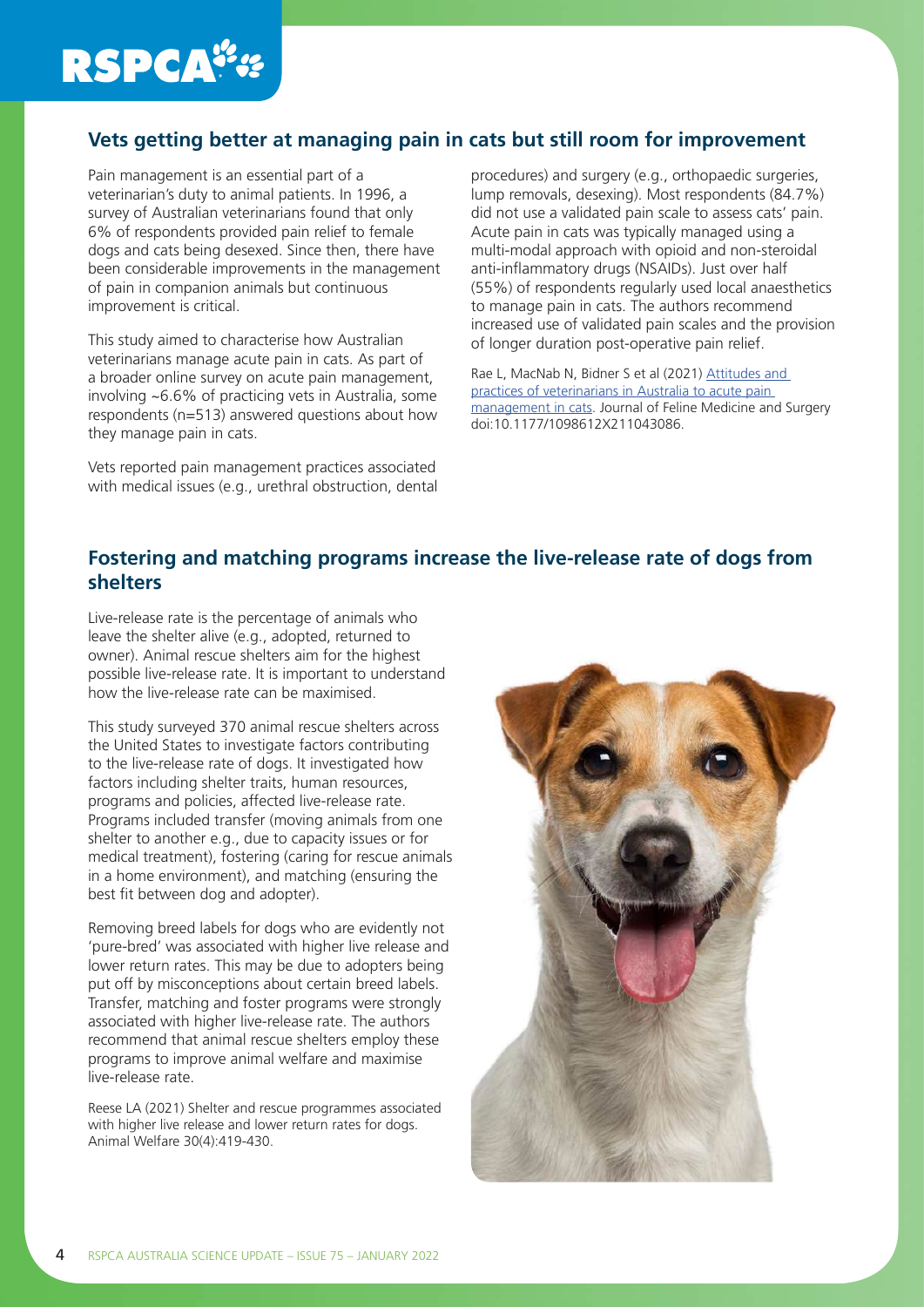## FARM ANIMALS

### **Environmental enrichment benefits fish in aquaculture**

Environmental enrichment (EE) is the provision of novel sensory and motor stimuli. EE aims to cater for animals' psychological and physical needs. There has been considerable research on EE in land-based agriculture but the use of EE in in aquaculture has received less attention. In aquaculture, fish are typically kept in stressful and barren environments. There is increasing acknowledgement that this is not conducive to good welfare and EE may address these deficiencies.

This review examines different types of EE for fish in aquaculture. Physical enrichment involves the provision of objects or structures to increase environmental complexity and give fish an opportunity to hide and rest. There is evidence that physical enrichment also benefits fish cognitive function and physical health. Flooring substrates (e.g., sand, pebbles) also have physical and behavioural health benefits for fish. Sensory enrichment (e.g., lights, tank covers, colours, sounds, odours, textures, mirrors) can have positive or negative effects on fish welfare depending on how they are deployed. For example, some types of music

appear to have stress-relieving effects on captive fish but it depends on characteristics such as tempo, harmony and frequency. Occupational enrichment (e.g., flows or currents) gives fish the opportunity to exercise. Social enrichment takes into account fishes' social needs and their individual personalities. Dietary enrichment considers not only the type, composition, quantity and distribution of feed but also feeding routine and level of choice. For example, automatic fish feeders allow fish to choose when and how much to eat.

While acknowledging species and individual differences in response to EE, the authors provide guidelines on how to implement EE in aquaculture. There are many EE options available and they have a range of animal welfare and production benefits.

Arechavala-Lopez P, Cabrera-Álvarez MJ, Maia CM et al (2021) Environmental enrichment in fish aquaculture: A review of fundamental and practical aspects. Reviews in Aquaculture doi: 10.1111/raq.12620.

### **Does slower growth improve meat chicken's welfare?**

Meat chickens (broilers) have been bred to grow and gain weight rapidly, which has caused concern for their health and welfare. Reaching over 2kg in just a few weeks, conventional fast-growing meat chickens may suffer from lameness, metabolic, muscle and bone diseases, and painful deformities. Consequently, meat chickens spend the majority of their time inactive, which can lead to other health and welfare issues including injuries and infections, and inability to engage in normal behaviours such as walking, dustbathing, feeding and drinking.

This study, conducted at a poultry research facility in Canada, investigated inactivity in two conventional fast-growing meat chicken strains compared to 12 moderate and slow-growing strains. All strains were raised in similar conditions and different types of enrichment (elevated platforms, pecking stone, rope) were tested to see if they would affect inactivity. Eight trials were conducted with 28 pens of 44 birds (22 male, 22 female) per pen. Behaviours were observed including sitting, standing, walking, feeding, drinking, preening, pecking and leg stretching. Bird movements were continuously monitored using accelerometers attached to one randomly selected male and female bird per pen.

All strains of meat chicken were inactive for most of the day (up to 80%) but at a young age, faster growing strains were more inactive compared to slower growing strains. Slower growing strains stood and walked around and engaged with enrichment items more often compared to faster growing strains. Elevated platforms were the most used enrichment item. These results suggest that faster and slower growing meat chickens may use enrichment differently and that slower growth in meat chickens may improve animal welfare outcomes.

Dawson LC, Widowski TM, Liu Z et al (2021) [In pursuit of a](https://www.sciencedirect.com/science/article/pii/S0032579121004740?via%3Dihub)  better broiler: A comparison of the inactivity, behavior, and [enrichment use of fast- and slower growing broiler chickens](https://www.sciencedirect.com/science/article/pii/S0032579121004740?via%3Dihub). Poultry Science 100(12), 101451.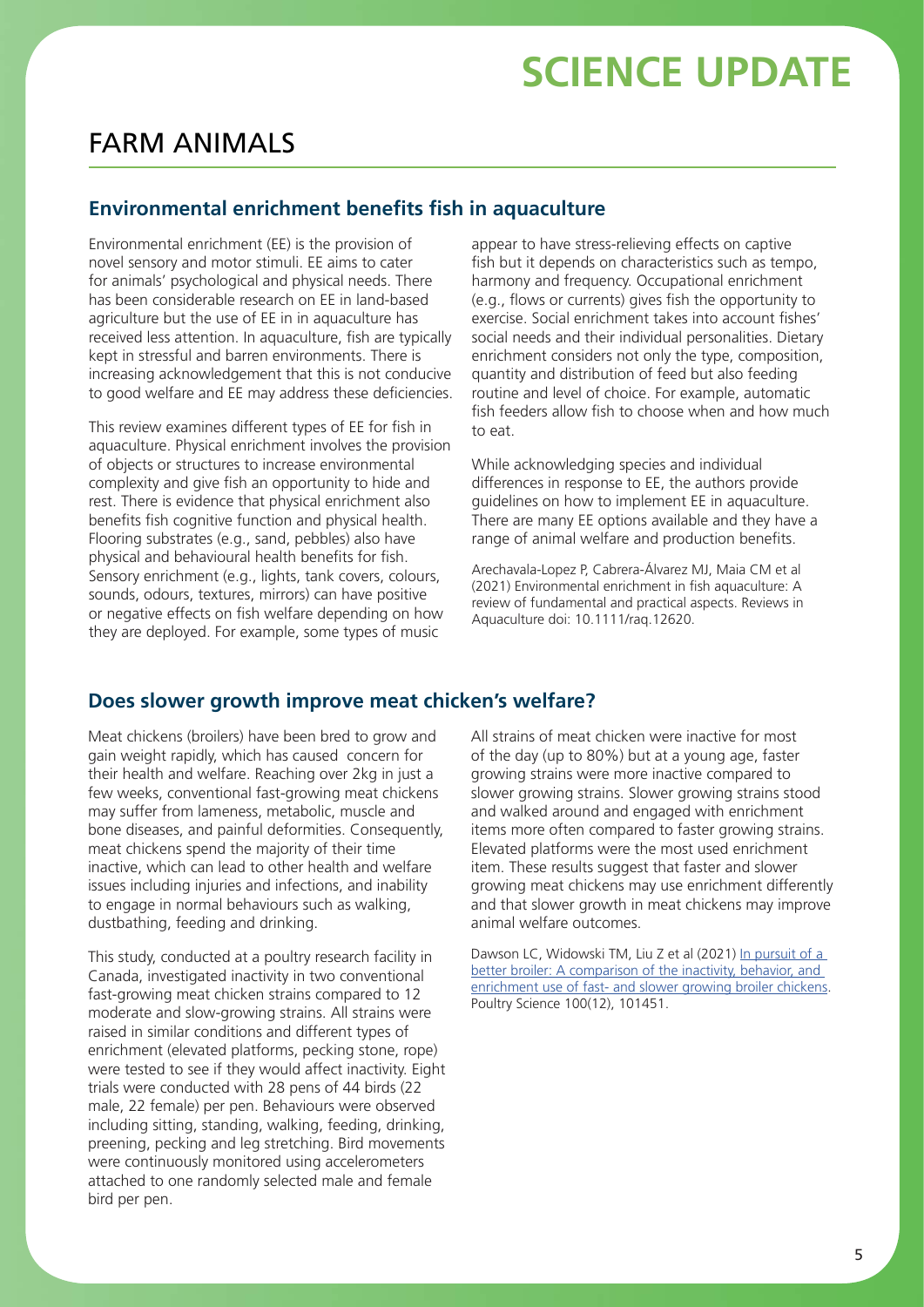# **RSPCA##**

## **Why do laying hens pile on top of one another?**

Egg-producing (laying) hens can die from smothering when the birds cluster in one location and pile on top of one another (piling). There are three types of piling observed in laying hens, these are panic, nest box and recurrent piling. There is limited research particularly on recurrent piling and its causes. Recurrent piling involves slow moving, apparently non-panicked birds, and can occur throughout the entire laying period.

This review aimed to identify the causes of recurrent piling and characterise the animal welfare consequences. Immediate causes included fear, light and temperature. For example, hens may be startled by sudden stimuli or may be drawn to heat or light. Routine and habits such as gathering around feed or perching in the evening, may also lead to birds clustering in one location. Due to hens being a highly social species there may also be a degree of social attraction whereby a cluster of hens attracts

more hens. These behaviours may develop due to the rearing environment, stress response and domestication process.

Four distinct hypotheses emerged from this review for the causes of recurrent piling: attraction/repulsion, social influence, early life experiences and maladaptive collective behaviour. Piling has serious animal welfare consequences including physiological stress, heat stress, injury and death by smothering. Good management, well-planned housing and limited stress were highlighted as key strategies to preventing piling in laying hens.

Gray H, Davies R, Bright A et al (2020) [Why do hens pile?](https://www.frontiersin.org/articles/10.3389/fvets.2020.616836/full)  [Hypothesizing the causes and consequences.](https://www.frontiersin.org/articles/10.3389/fvets.2020.616836/full) Frontiers in Veterinary Science 7, 616836.



## **Turkey's digits shouldn't be forgotten when scoring painful footpad dermatitis**

Footpad dermatitis (FPD) is a painful condition which can affect turkeys farmed for meat. The assessment of FPD severity is a commonly used animal welfare indicator on farm. At present, the European standard scoring system for FPD only involves looking at the size of the lesion on the metatarsal pad (footpad) at slaughter. There are concerns, however, that the current scoring system is insufficient as an animal welfare indicator.

To investigate FPD, this study photographed and assessed turkeys' (n=500) feet from a German slaughterhouse for lesions, swellings, and the number of digits affected. These findings were compared to the European standard scoring system to investigate whether current assessment methods are sufficient to assess the severity of FPD.

Pathological changes to turkeys' digits were observed at a European standard score level of 0, where there was no change in the metatarsal pad. As FPD affects other areas of the foot, which can occur prior to changes in the scored metatarsal pads, the current European standard scoring system is insufficient. The authors from this study suggested that including digits may help refine and improve the FPD scoring system as an animal welfare indicator for turkeys.

Stracke J, Volkmann N, May F et al (2021) [Walking on](https://www.frontiersin.org/articles/10.3389/fvets.2020.613516/full)  [tiptoes: Digital pads deserve increased attention when](https://www.frontiersin.org/articles/10.3389/fvets.2020.613516/full)  [scoring footpad dermatitis as an animal welfare indicator in](https://www.frontiersin.org/articles/10.3389/fvets.2020.613516/full)  [turkeys](https://www.frontiersin.org/articles/10.3389/fvets.2020.613516/full). Frontiers in Veterinary Science 7, 613516.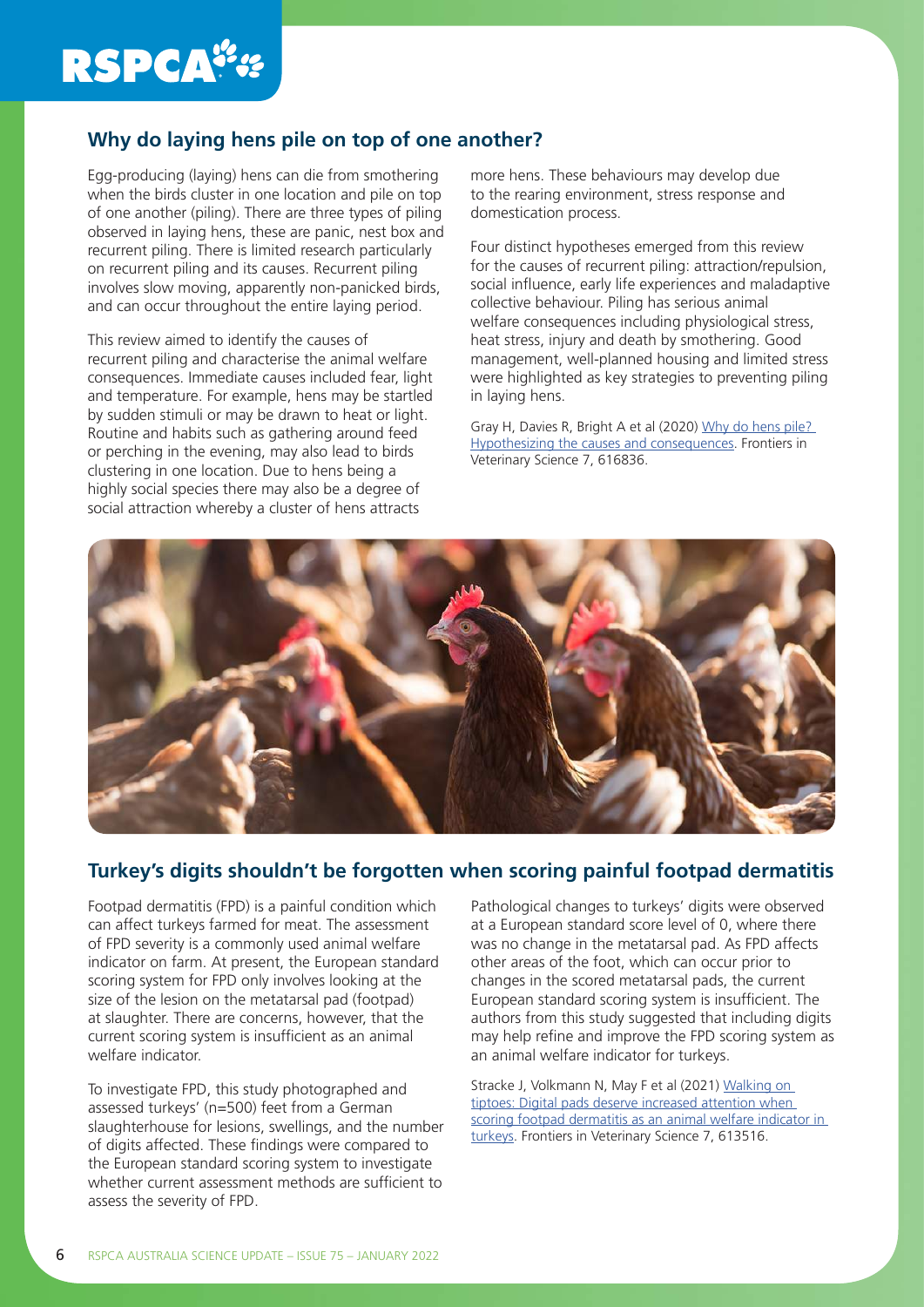### **Dairy calf welfare in pasture-based systems**

There is increasing community concern for the welfare of dairy calves. The dairy industry's social licence to operate is at risk if animal welfare concerns are not addressed.

This review examines the welfare of calves in pasturebased production systems typical of the Australian and New Zealand dairy industries. In many cases, the animal welfare issues identified are also seen in indoor dairy systems. Key animal welfare concerns include routine calving induction, increasing perinatal mortalities, hypothermia, painful procedures (e.g., disbudding) without pain relief and restricted feeding (to ~10% of body weight which is half what they typically require). Cow-calf separation is a significant animal welfare concern. Separation causes distress, and is not aligned with public expectations. Each year in Australia, approximately 570,000 (38%) surplus dairy calves (all males and some females) are killed before they reach four weeks of age. The transport, management, on-farm killing (often by blunt force

trauma) and slaughter of surplus calves are major animal welfare concerns.

The authors make three key recommendations: (1) awareness programs to address 'farm blindness', where poor welfare has become normalised, (2) research to understand barriers to change and how they may be overcome, and (3) biological research to provide the basis for new management strategies. Recommendations include increasing the value of surplus calves, effective communication strategies, benchmarking, and research into the effects of dystocia, pen design and dam rearing on calf welfare. Improvements are also required in pain management, feeding (including extended suckling) and weaning practices.

Verdon M (2021) A review of factors affecting the welfare [of dairy calves in pasture-based production systems](https://www.publish.csiro.au/AN/AN21139). Animal Production Science 62(1):1-20.

## ANIMALS IN SPORT, ENTERTAINMENT, PERFORMANCE RECREATION AND WORK

### **Conflicts over what makes horses happy**

There are growing concerns about the welfare of horses in sport. These concerns can impact on equine sports' social license to operate. In early 2021, the Animal Welfare Research Network (AWRN) and National Equine Welfare Council (NEWC) ran an online equine welfare workshop "How Happy are Equine Athletes? Assessing Equine Quality of Life in Equestrian Sporting Disciplines". The workshop aimed to understand current perceptions of equine welfare in sport. Presentations were made by representatives from dressage, eventing, show jumping and endurance including riders, trainers, owners, vets, spectators and coaches.

This study details perceptions of equine welfare gleaned from the workshop focus groups. Focus group participants included people in equestrian sports ( $n=38$ ) and animal welfare researchers ( $n=10$ ). Discussion topics included ethical dilemmas, what constitutes good welfare versus poor welfare, the equine athlete versus 'life as a horse', demands of the sport, horses' level of enjoyment and animal welfare indicators.

The focus groups revealed conflicts between stakeholders responsible for equine welfare. At an elite level, horse welfare may be compromised if they are seen as only athletes or commodities. While there appeared to be a focus on the physical health of horses, their psychological needs were not always met. Areas for improvement were identified such as training for judges and stewards to identify the behavioural signs of stress or pain, closer scrutiny during preendurance event physical examinations and greater emphasis on positive affective states (feelings).

Furtado T, Preshaw L, Hockenhull J et al (2021) How happy [are equine athletes? Stakeholder perceptions of equine](https://www.mdpi.com/2076-2615/11/11/3228)  [welfare issues associated with equestrian sport](https://www.mdpi.com/2076-2615/11/11/3228). Animals 11, 3228.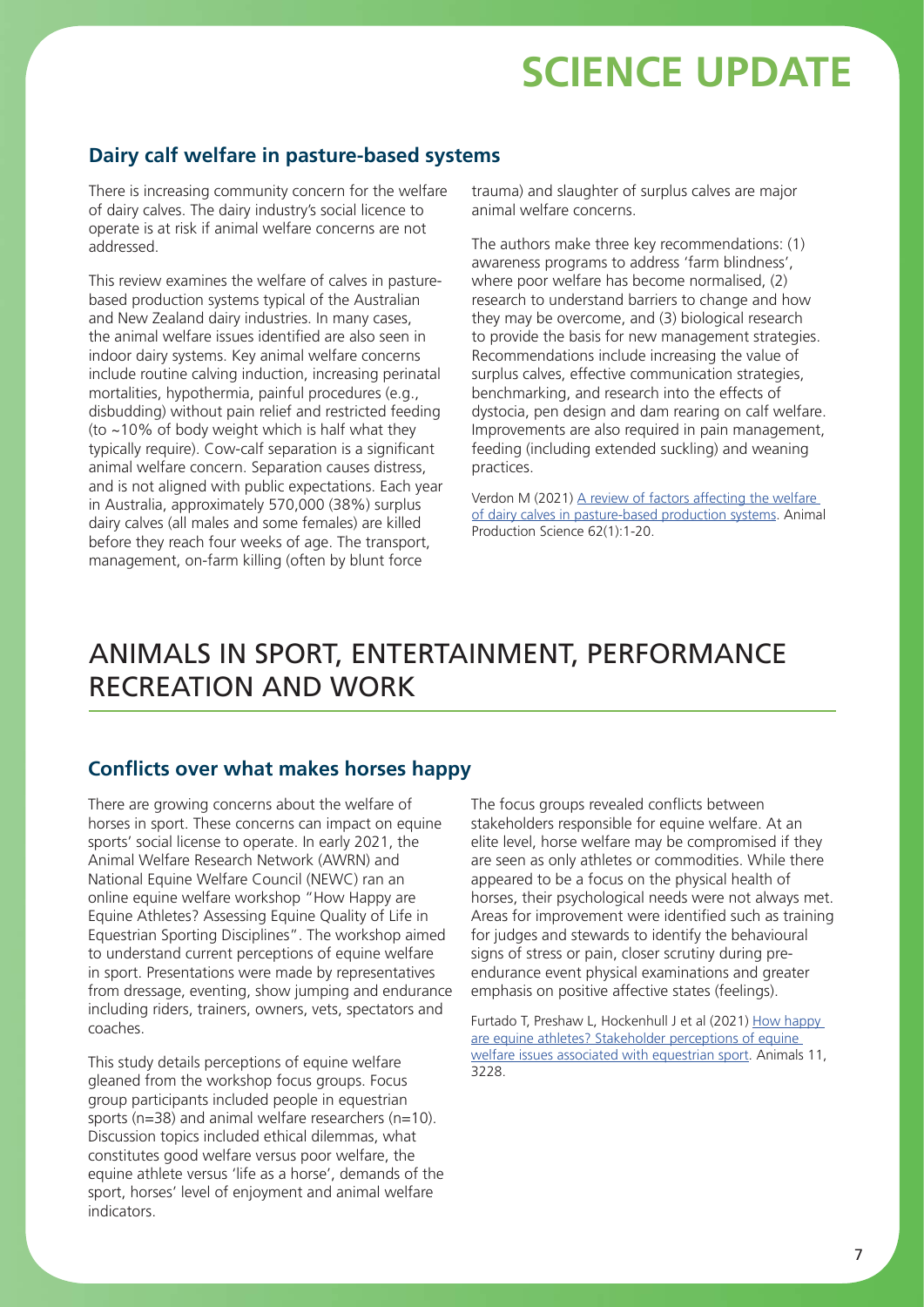# **RSPCA##**

## **Behavioural and hormonal indicators show weaning is stressful for foals**

Foals experience considerable stress when they are removed from their mothers (weaning). Many factors can affect how stressful weaning is for foals including age and management factors (e.g., feeding, social grouping, handling, housing).

This study, conducted in Italy, aimed to investigate stress in foals exposed to two different weaning protocols. Foals in situation 1 (S1) ( $n=10$ ) were weaned at five months old, two at a time and handled regularly. Foals in situation 2 (S2) ( $n=12$ ) were weaned at seven months old, all on the same day with little handling. Stress was evaluated by watching video recordings of foal behaviour and measuring stress hormones (cortisol) in saliva and hair samples. Behaviours included interactions between foals, exploring, resting, eating, drinking, urinating and defaecating.

On the day of weaning, all foals displayed behavioural changes consistent with stress such as increased vocalisations and decreased time eating. One week after weaning, foals in S1 had higher cortisol in hair samples compared to foals in S2. However, as this was not an experimental study, it could not establish causality. That is, the study could not determine what aspect of S1 may have been more stressful to foals compared to S2, with the authors recommending further research to investigate influencing factors.

Normando S, Giaretta E, Schiavon I et al (2021) Behavioral and hormonal effects of two weaning situations in trotter foals. Journal of Veterinary Behavior 47:99-110.

## **Assistance dogs exposed to multiple stressors**

Dogs are widely used in Animal-Assisted Interventions (AAI). Different types of AAI include: Animal-Assisted Activities (AAA) such as motivational visits; Animal-Assisted Therapy (AAT) as part of structured physical or mental health treatment; Animal-Assisted Education (AAE) as part of structured educational interventions; and Animal-Assisted Crisis Response (AACR) to intervene in disasters. Dogs in all types of AAI are not merely tools but sentient beings with needs and interests. Hence, there is an increasing focus on the welfare of dogs in AAI settings, including their comfort, autonomy and enjoyment.

This review aimed to highlight how animal welfare principles can be applied to AAI. Dogs used in AAI may be exposed to a range of potentially stressful scenarios including crowds, classrooms, hospitals and disaster zones. They are confronted with unfamiliar people and sensory stimuli. Trigger-stacking may occur where a

dog is exposed to multiple stressors without adequate recovery time. Dog factors that may influence their stress response include fatigue, age, health and workload.

Behavioural indicators of stress in dogs include avoidance, gaze duration, freezing, aggression and assenting/dissenting body language. These indicators may be missed in AAI for various reasons including handlers' lack of knowledge and experience, as well as internal and external pressures on the handler. Recommendations are made to minimise stress to dogs in AAI and apply the Lincoln Education Assistance with Dogs (LEAD) Assessment Tool to conduct riskassessments.

Townsend L, Gee NR (2021) [Recognizing and mitigating](https://www.mdpi.com/2306-7381/8/11/254/htm)  [canine stress during animal assisted interventions](https://www.mdpi.com/2306-7381/8/11/254/htm). Veterinary Sciences 8(11), 254.

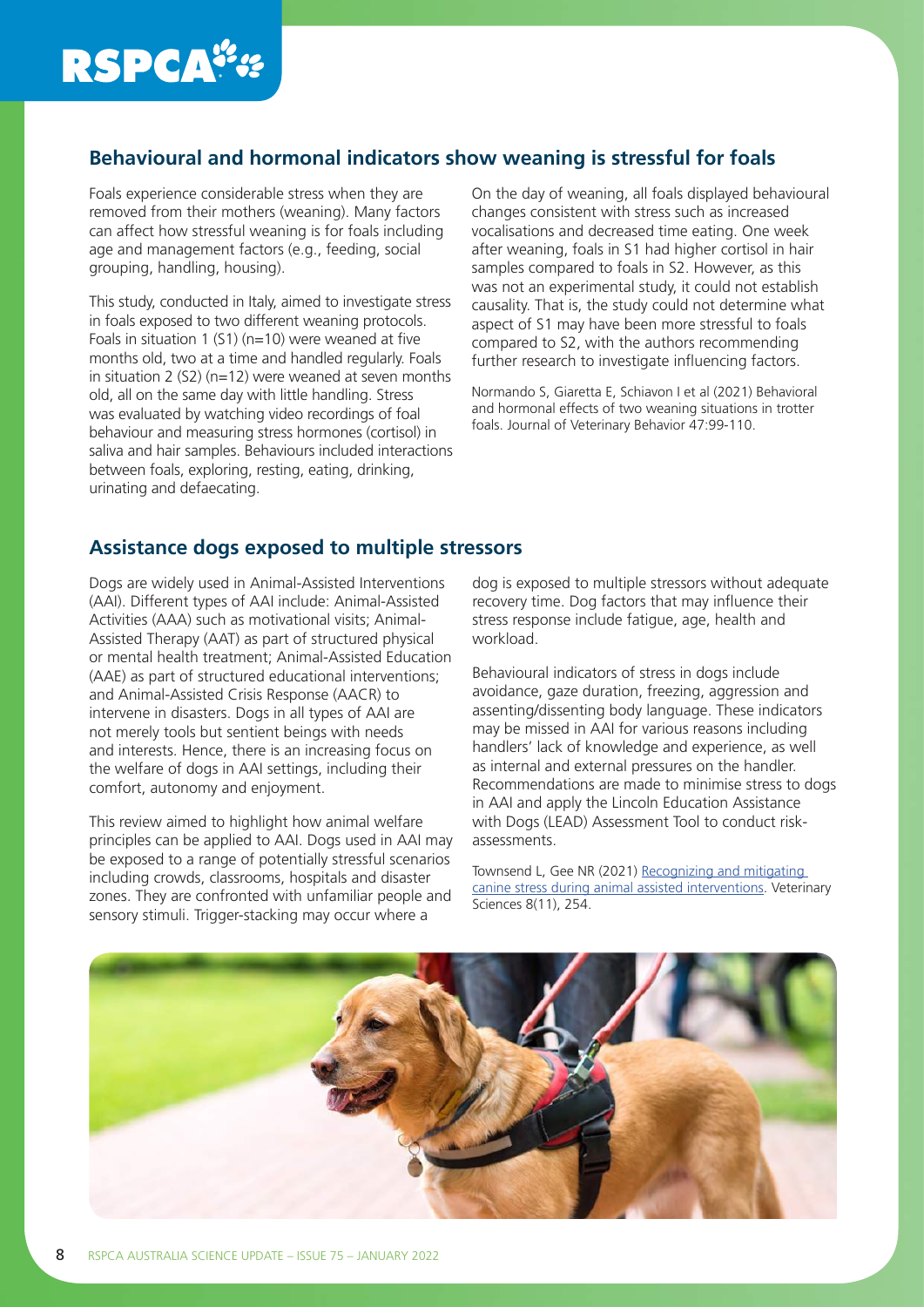# ANIMALS IN RESEARCH AND TEACHING

## **Animal testing must be a last resort as per European law**

In 2010, the European Union (EU) passed a Directive that made the 3Rs of animal research ethics (replacement, reduction, refinement) a legal requirement. The EU Registration, Evaluation, Authorisation and Restriction of Chemicals (REACH) legislation, states that testing on vertebrate animals shall only be used as a last resort. However, animals are still widely used in chemical safety testing in the EU.

This paper outlines the need to use contemporary non-animal methods (NAMs) to replace animal testing. The use of NAMs is hindered, not by lack of scientific advancement but by lack of progress in legislation.

The authors question the commitment to ensure that animal testing is only used as a last resort and the scientific basis for new animal testing on existing chemicals, and instead urge researchers and regulators to support the application and development of NAMs.

Fentem J, Malcomber I, Maxwell G et al (2021) Upholding [the EU's commitment to 'animal testing as a last resort'](https://pubmed.ncbi.nlm.nih.gov/34461762/)  [under REACH requires a paradigm shift in how we assess](https://pubmed.ncbi.nlm.nih.gov/34461762/)  [chemical safety to close the gap between regulatory testing](https://pubmed.ncbi.nlm.nih.gov/34461762/)  [and modern safety science](https://pubmed.ncbi.nlm.nih.gov/34461762/). Alternatives to Laboratory Animals 49(4):122-132.

## **A non-animal model future for respiratory research?**

Animals are currently used in biomedical research to test the toxicity of aerosols (inhaled substances) and study human respiratory diseases. As per the 3Rs of animal research ethics, the aim should be replacement (finding alternatives to animal use), reduction (using the fewest animals to produce valid results) and refinement (designing methods to reduce the harm to animals).

This review aimed to identify the limitations of animal testing in respiratory research and highlight alternatives. Rodents (e.g., rats, mice, guinea pigs, hamsters) and rabbits are the most commonly used animals in respiratory research. However, animal models have several limitations in their translatability to humans. There are significant differences between the lungs and breathing of rodents and humans. For example, there are differences in the size and distribution of lung tissue and cells. Rodents are obligate nose-breathers whereas humans breathe through the nose and mouth and mice do not cough. In addition, rodents do not develop many of the respiratory diseases seen in humans.

Alternatives to animal testing in respiratory research include in vitro (cell-based) and in silico (computerbased) models. In vitro models include ready-to-use, commercially available reconstructed tissues. There are also a range of instrument systems available to test aerosol exposure. To reduce the reliance on animal testing, the author recommends prediction by in-silico modelling and testing using advanced cell and tissue models.

Fröhlich E (2021) [Replacement strategies for animal studies](https://www.mdpi.com/2413-4155/3/4/45)  [in inhalation testing.](https://www.mdpi.com/2413-4155/3/4/45) Sci 3(4), 45.

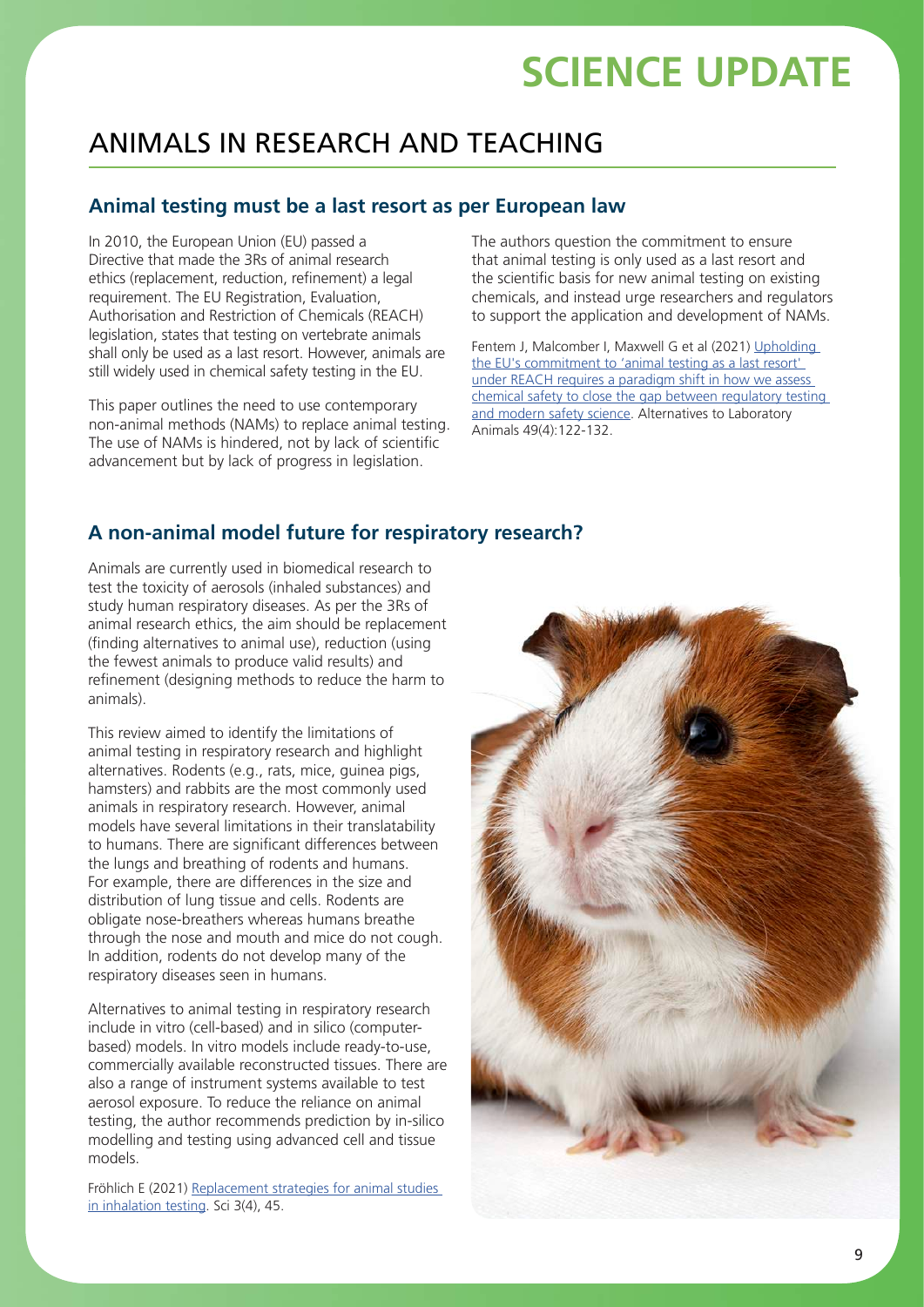# **RSPCA®**

# WILD ANIMALS

## **First Australian study on netting wild deer from a helicopter**

Net-gunning deer from a helicopter has been used as a method to capture wild deer in New Zealand and the Americas. However, this method has not yet been used in Australia where six species of deer have been introduced. The technique is used for capture, handling and restraint of wild deer to assist management and conduct research. Before this method is considered for use in Australia, there is a need to understand the health and welfare risks.

This study, conducted at a site in New South Wales, is the first to describe net-gunning of deer in Australia. A helicopter was manoeuvred over the deer and a 5 m x 5 m weighted net fired. The helicopter landed 50 to 200 m away and three people secured the deer, conducted a brief examination, took measurements including body temperature and fitted a Global Positioning System (GPS) collar. An observer timed each stage of the procedure from the beginning of the manoeuvre to release.

Of 127 attempts, nets were fired at 64 fallow deer of which 26 (41%) were captured. The mean time from the beginning of the helicopter manoeuvre to release, was 11 minutes 19 seconds. Three deer ran for up to 100 m after being netted while the others became entangled and fell over after running ~20 m. Around a third of captured deer experienced hyperthermia. GPS collar data indicated reduced activity following capture, suggesting that deer experience acute stress and exertion related fatigue. Net gunning did not result in serious injuries or mortalities in this study, offering a safer option when compared to alternative methods such as use of chemical immobilisation or ground trapping. The authors suggest that helicopter net-gunning may be used to capture fallow deer in cool conditions and open areas.

Bengsen AJ, Hampton, JO, Comte S et al (2021) [Evaluation](https://www.publish.csiro.au/wr/WR21007)  [of helicopter net-gunning to capture wild fallow deer \(](https://www.publish.csiro.au/wr/WR21007)Dama [dama](https://www.publish.csiro.au/wr/WR21007)). Wildlife Research 48:722–729.

## **Thousands of wildlife rescue records confirm human activities threaten wildlife**

Wildlife rescue and rehabilitation efforts aim to restore animals back to the wild. However, longterm outcomes for rehabilitated wildlife are rarely scrutinised.

This study analysed six-years of data on 469,553 wildlife rescues from over 50 volunteer wildlife rescue providers in New South Wales. Over 680 species of mammals, birds and reptiles were represented including threatened species. Over half of the records pertained to birds (53.4%), followed by mammals (34.1%) and reptiles (12.5%).

Where the ultimate fate of the animal was recorded, 92% either died or were euthanased. Likelihood of survival was related to reason for the rescue. Physical trauma had a lower likelihood of survival compared

to other reasons for the rescue such as 'orphaned'. Analysis highlighted that many human activities threaten the welfare of wild animals including vehicle collisions and clearing of habitat. 'Collision with vehicles' was one of the main reasons for the rescue of birds and mammals. These threats need to be addressed to improve outcomes for wildlife.

Kwok ABC, Haering R, Travers SK et al (2021) [Trends in](https://journals.plos.org/plosone/article?id=10.1371/journal.pone.0257209)  [wildlife rehabilitation rescues and animal fate across a](https://journals.plos.org/plosone/article?id=10.1371/journal.pone.0257209)  [six-year period in New South Wales, Australia](https://journals.plos.org/plosone/article?id=10.1371/journal.pone.0257209). PLOS One doi:10.137/journal.pone.0257209.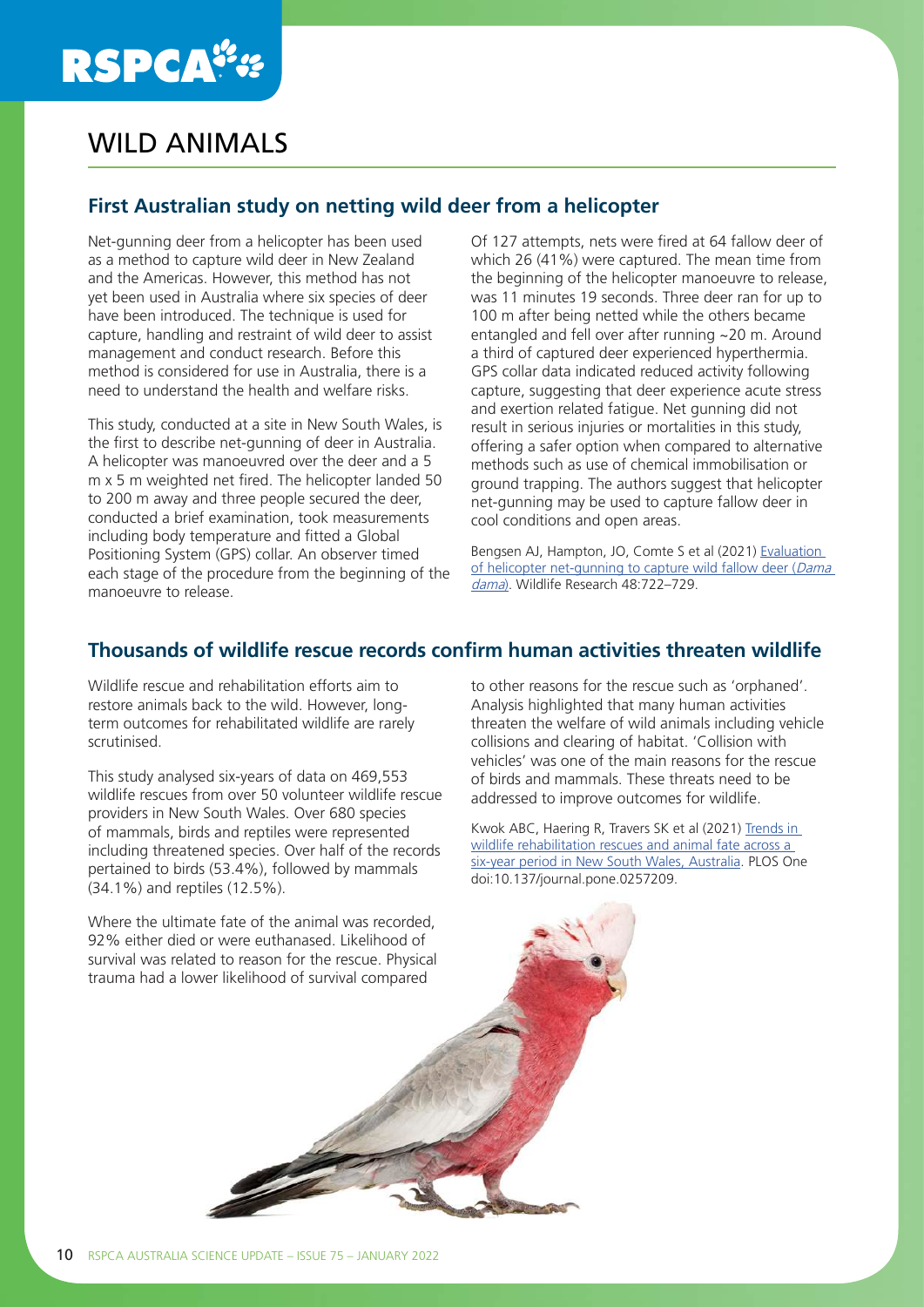## **Contraceptive implants can replace surgical sterilisation of koalas on Kangaroo Island**

In some areas, due to human-induced environmental changes, wildlife can become overabundant; that is they reach unsustainable densities that can endanger animals, resources and ecosystems. Population management strategies such as fertility control, may be required. However, some fertility control methods may pose animal welfare risks including stress associated with capture, handling and restraint of koalas and if surgical sterilisation is performed, risk of infection and/ or post-operative complications.

This study investigated the outcomes of fertility control in koalas on Kangaroo Island (KI), South Australia and Budj Bim National Park (BBNP), Victoria. Surgical 'tubal ligation' of female koalas (n=8035) took place on KI from 1997 to 2013. In contrast, from 2004 to 2013 in BBNP, female koalas (n=4350) were treated with minimally invasive contraceptive implants. The implants last approximately a decade. Population density, breeding success of untreated females and body condition data were modelled for both KI and BBNP.

While there was evidence of compensatory breeding success in untreated females, koala population density declined overall in both KI and BBNP. Minimally invasive contraceptive implants had comparable results to invasive surgical 'tubal ligation'. On animal welfare grounds, the authors recommend that contraceptive hormone implants can replace surgical sterilisation for fertility control in KI koalas.

Watters F, Ramsey D, Molsher R et al (2021) Breeding dynamics of overabundant koala (Phascolarctos cinereus) populations subject to fertility-control management. Wildlife Research 48(7):663-672.

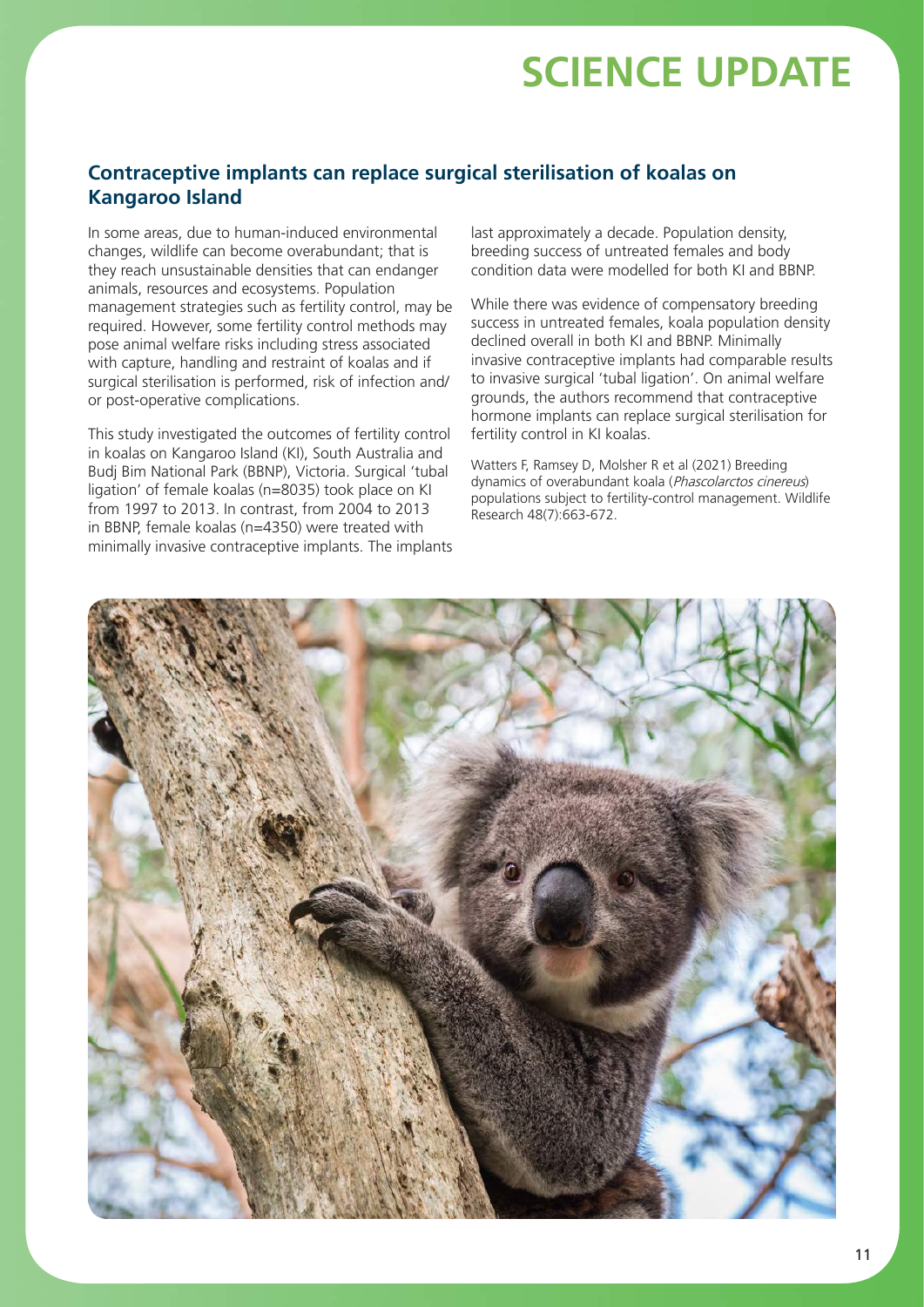# **RSPCA**":

## TRANSPORTATION OF ANIMALS

## **Australian cattle suffering at sea**

There are significant concerns for the welfare of Australian livestock exported overseas. Following exposés of poor animal welfare and animal cruelty in the live export industry, the Australian Government deployed Independent Observers (IO) on some voyages. Generally, there is a lack of transparency about how animals are treated in live export, but publicly available summaries of IO reports provide a potential source of information.

This study reviewed summaries of IO reports on live cattle export voyages from Australia to China from 2018 to 2019 (n=37). In total, the summaries covered the export of over 147, 000 slaughter, feeder and breeder cattle of dairy and beef breeds. Voyages lasted between 14 and 25 days (mean 19.5 days).

Animal welfare issues identified from the summaries of IO reports included cattle suffering from severe heat stress, hunger and thirst. Cattle were exposed to extreme heat and extreme cold. Numerous instances were recorded of rough seas and ship infrastructure

breaking down, contributing to heat stress and insufficient food and water. Health problems were recorded on all voyages including eye, lung, skin, gastrointestinal and metabolic issues, as well as painful lameness compounded by poor pen conditions. On the majority (22/37, 59.5%) of voyages, there was no vet on board. Animal welfare issues were also recorded at discharge in China including no food, poor handling and unsafe vehicles. In some cases, these animal welfare issues represent contraventions of the World Organisation for Animal Health (OIE) guidelines and/ or the Australian Standards for Export of Livestock (ASEL). In other cases, they highlight deficiencies in the Standards and/or lack of adequate enforcement. The deployment of IO has now ceased but available summaries provide evidence of significant animal welfare issues in live cattle export.

Hing S, Foster S, Evans D (2021) Animal welfare risks in live [cattle export from Australia to China by sea](https://www.ncbi.nlm.nih.gov/pmc/articles/PMC8532794/). Animals 11, 2862. [Author D Evans is from RSPCA Australia]

## HUMANE KILLING

### **Alternatives to blunt force trauma for on-farm euthanasia of piglets**

When piglets are weak, sick, injured and unable to recover they are euthanased on farm. If euthanasia is to take place, the method that causes the least stress and most rapid loss of consciousness and death should be used. However, to date, one of the most common methods of on-farm euthanasia of piglets is blunt force trauma, which involves hitting the piglet on the head or smashing their head up against a hard surface. Blunt force trauma raises serious animal welfare concerns and should be replaced by more humane alternatives.

This review considered available on-farm euthanasia options for piglets. Current alternatives to bluntforce trauma are captive-bolt guns, free-bullet firearms and electrical stunning/killing. The animal welfare risks for these euthanasia methods include incomplete loss of consciousness, delayed death, stress and pain. Controlled atmosphere stunning with gas has also been suggested as an alternative to blunt force trauma, however, high concentration carbon dioxide (CO2) is aversive to pigs and causes pain, breathlessness, anxiety and distress. Other gases such as argon (Ar) and nitrous oxide (NO2) may be less aversive but may not reduce overall distress. Low Atmospheric Pressure Stunning (LAPS) systems use a gradual reduction of atmospheric pressure. LAPS systems are not currently commercially available for pigs and there are concerns that it causes painful expansion of trapped gases in pig's body cavities.

There are serious animal welfare concerns about the routine use of blunt force trauma to euthanase piglets on farm. Alternatives such as CO2 also raise serious animal welfare concerns and more research is required on the use of LAPS. The authors of this review conclude that captive bolt or electrical stunning/killing methods may provide effective and more humane alternatives to blunt force trauma if operators are properly trained and equipment is correctly calibrated.

Dalla Costa FA, Gibson TJ, Oliveira SEO et al (2021) On-farm culling methods used for pigs. Animal Welfare 30(4):507- 522.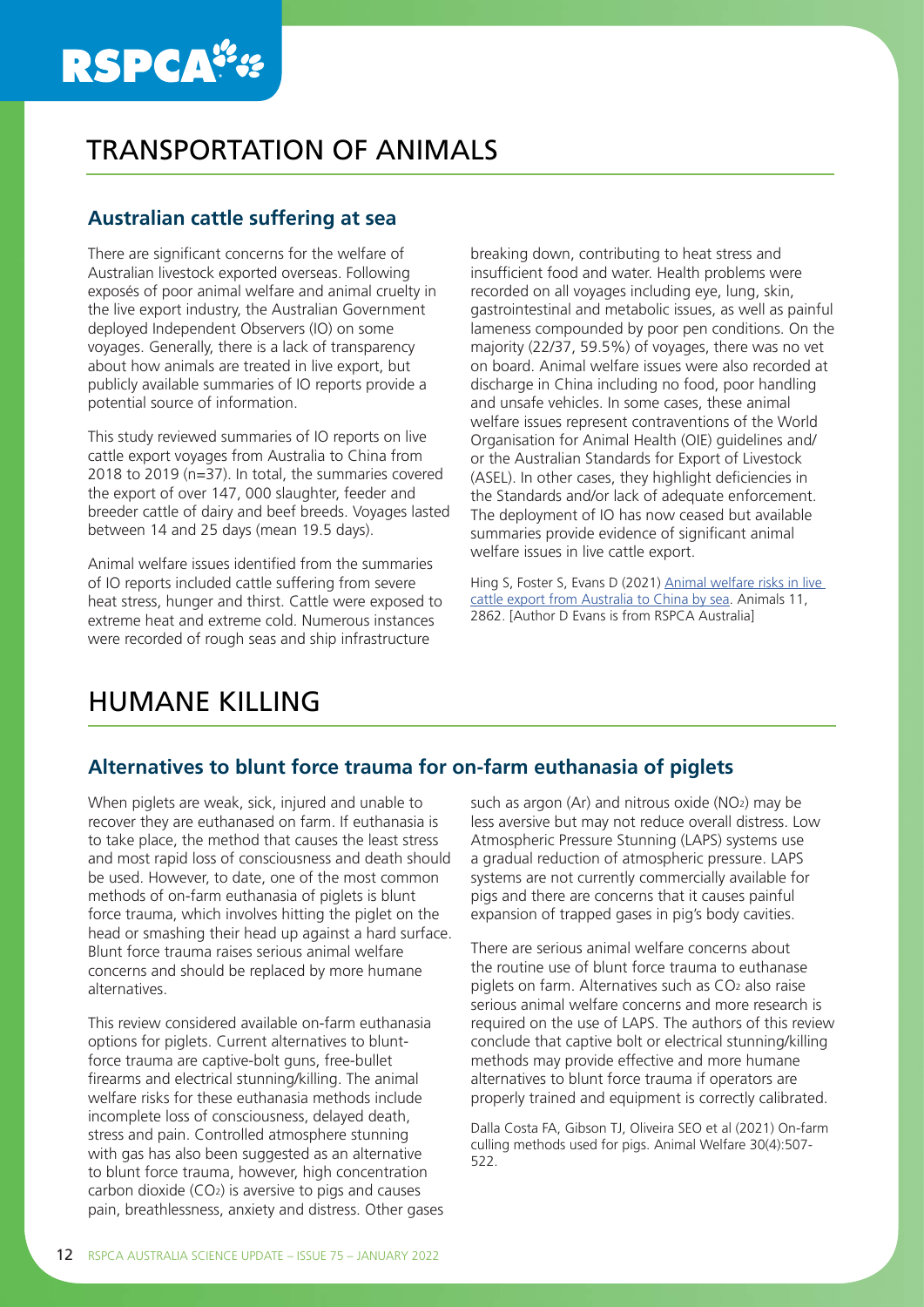## **Steps required to reduce animal welfare consequences for sheep and goats at slaughter**

Animals encounter welfare consequences at every stage of the livestock slaughter process including unloading, handling, restraint, stunning and bleeding.

At the request of the European Union (EU), the European Food Safety Authority (EFSA) Panel on Animal Health and Welfare reviewed the literature on the welfare of sheep and goats at slaughter. A final set of 46 relevant references were discussed by a Working Group (WG) of experts. Following the EFSA Risk Assessment Methodology, the WG identified twelve animal welfare consequences for goats and sheep at slaughter.

Animal welfare consequences of slaughter include heat stress, cold stress, fatigue, thirst, hunger, insufficient space, restricted movement, lack of rest, social stress, pain, fear and distress. For example, fatigue is an animal welfare consequence associated with hazards including high temperature, prolonged food and water deprivation, mixing unfamiliar animals and insufficient space. Forty animal welfare hazards were identified, largely relating to lack of adequate human skills at stunning and bleeding. For example, hazards associated with electrical stunning include inappropriate restraint, incorrect placement of electrodes, inducing cardiac arrest in conscious animals, poor electrical contact, too short exposure time and inappropriate electrical parameters. Preventive and corrective measures were identified for

each hazard. The WG recommend the use of animalbased welfare indicators and standard operating procedures (SOPs) to reduce severe consequences for sheep and goats at slaughter.

Nielsen SS, Alvarez J, Bicout DJ et al (2021) [Welfare of sheep](https://www.efsa.europa.eu/en/efsajournal/pub/6882)  [and goats at slaughter.](https://www.efsa.europa.eu/en/efsajournal/pub/6882) Scientific Opinion of the European Food Safety Authority (EFSA) Panel on Animal Health and Welfare (AHAW). EFSA Journal 19(11), 6882.





# **ANIMAL WELFARE IN A CHANGING CLIMATE**

**Animal Welfare Seminar 2022** 16-17 February (online)

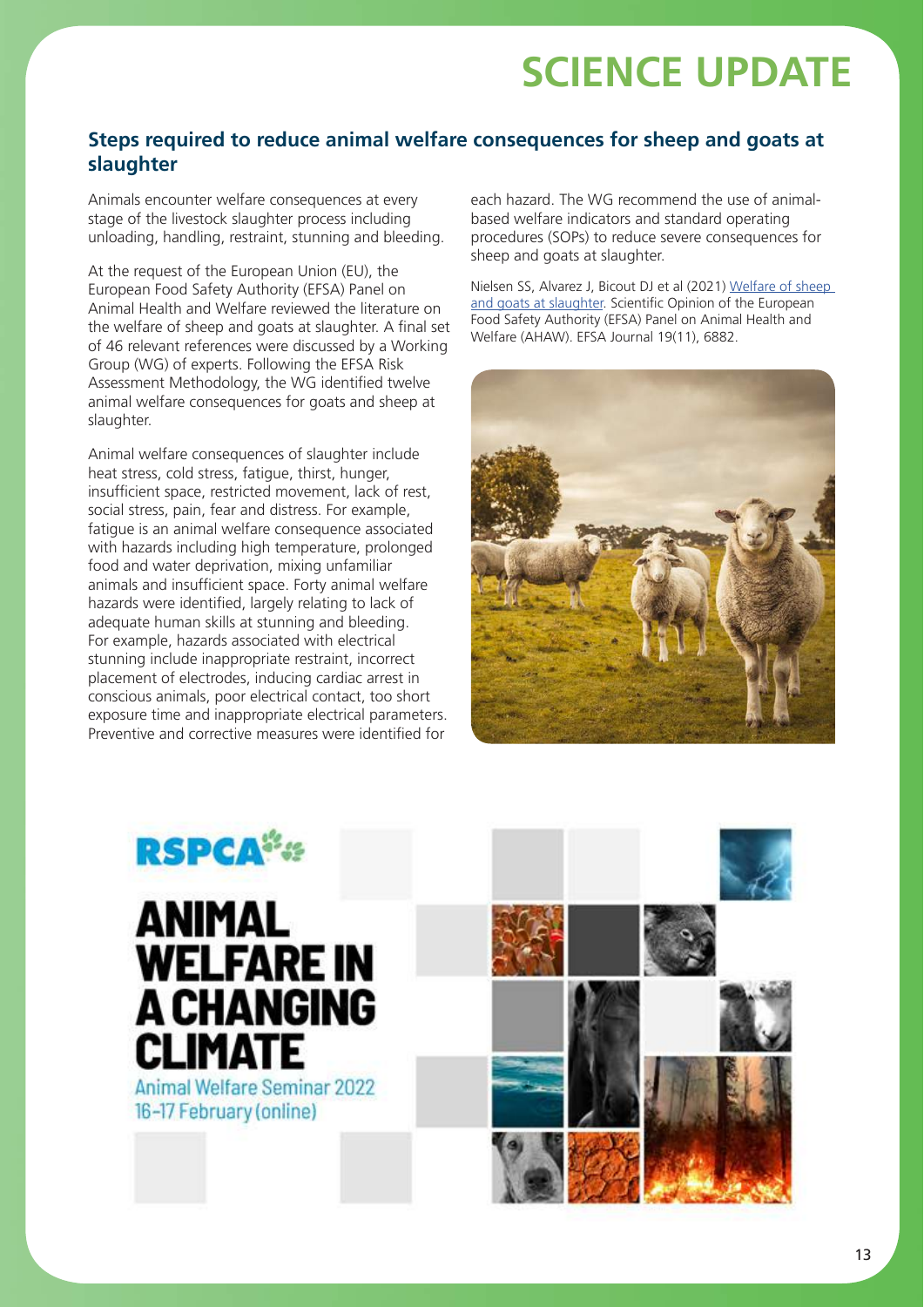

## ARTICLES OF INTEREST

#### COMPANION ANIMALS

Applebaum JW, Horecka K, Loney L et al (2021) Pet-friendly for whom? An analysis of pet fees in Texas rental housing. Frontiers in Veterinary Science 8, 1279.

Aromaa M, Rajamäki MM, Lilja-Maula L (2021) A follow-up study of exercise test results and severity of brachycephalic obstructive airway syndrome signs in brachycephalic dogs. Animal Welfare 30(4):441-448.

Bellows J (2021) First, do good! Journal of Veterinary Dentistry doi:10.1177/08987564211046293.

Benka VA, Boone JD, Miller PS et al (2021) Guidance for management of free-roaming community cats: A bioeconomic analysis. Journal of Feline Medicine and Surgery 1-11.

Branson S, Cron S (2021) Pet caretaking and risk of mild cognitive impairment and dementia in older US adults. Anthrozoös doi:10.1080/08927936.2021.1986259.

Carter AJ, Martin JH (2021) Demographic changes in UK rescue centre dog population between 2014 and 2018. Journal of Applied Animal Welfare Science 24(4):347-356.

Christley R, Nelson G, Millman C et al (2021) Assessment of detection of potential dog-bite risks in the home using a real-time hazard perception test. Anthrozoös 34(6):767-786.

Cuglovici DA, Amaral PIS (2021) Dog welfare using the shelter quality protocol in long-term shelters in Minas Gerais State, Brazil. Journal of Veterinary Behavior 45:60-67.

d'Ingeo S, Iarussi F, De Monte V et al (2021) Emotions and dog bites: Could predatory attacks be triggered by emotional states? Animals 11(10), 2907.

Dzik MV, Carballo F, Casanave E et al (2021) Effects of oxytocin administration and the dog–owner bond on dogs' rescue behavior. Animal Cognition 24(6):1191–1204.

Ein N, Reed MJ, Vickers K (2021) The effect of dog videos on subjective and physiological responses to stress. Anthrozoös doi:10.1080/08927936.2021.1999606.

Franklin M, Rand J, Marston L et al (2021) Do pet cats deserve the disproportionate blame for wildlife predation compared to pet dogs? Frontiers in Veterinary Science 8, 1156.

Grieco V, Crepaldi P, Giudice C et al (2021) Causes of death in stray cat colonies of Milan: A five-year report. Animals 11(11), 3308.

Griffin KE, John E, Pike T et al (2020) Can this dog be rehomed to you? A qualitative analysis and assessment of the scientific quality of the potential adopter screening policies and procedures of Rehoming Organisations. Frontiers in Veterinary Science 7, 1121.

Griss S, Riemer S, Warembourg C et al (2021) If they could choose: How would dogs spend their days? Activity patterns in four populations of domestic dogs. Applied Animal Behaviour Science 243, 105449.

Hawes SM, Hupe TM, Winczewski J et al (2021) Measuring changes in perceptions of access to pet support care in underserved communities. Frontiers in Veterinary Science 8, 1397.

Hoffman CL, Thibault M, Hong J (2021) Characterizing pet acquisition and retention during the COVID-19 pandemic. Frontiers in Veterinary Science 8, 1375.

Hooper J, Aiello T, Hill K (2021) Portrayals of animals in Covid-19 news media. Anthrozoös doi:10.1080/08927936.2 021.1974703.

Kelly KJ, McDuffee LA, Mears K (2021) The effect of human– horse interactions on equine behaviour, physiology, and welfare: A scoping review. Animals 11(10), 2782.

Kogan LR, Erdman P, Bussolari C et al (2021) The initial months of COVID-19: Dog owners' veterinary-related concerns. Frontiers in Veterinary Science 8, 45.

Kong SK, Watson W, Ho KM et al (2021) Cat management in an unregulated shelter environment: Relationship between care provision and cat health in Hong Kong. Animal Welfare 30(4):449-459.

Lilly ML, Watson B, Siracusa C(2021) Behavior education and intervention program at a small shelter I. Effect on behavior knowledge and safety. Journal of Applied Animal Welfare Science doi:10.1080/10888705.2021.2012681.

Maniaki E, Murrell J, Langley-Hobbs SJ, Blackwell EJ. Associations between early neutering, obesity, outdoor access, trauma and feline degenerative joint disease. Journal of Feline Medicine and Surgery. 23(10):965-975.

McGuire B, Chan J, Jean-Baptiste K et al (2021) Results of behavioral evaluations predict length of stay for shelter dogs. Animals 11(11), 3272.

Merkies K, Crouchman E, Belliveau H (2021) Human ability to determine affective states in domestic horse whinnies. Anthrozoös doi:10.1080/08927936.2021.1999605.

Mills, G (2021) Calculating the UK's urban unowned cat population. Veterinary Record 189(10):388-389.

Moon KE, Wang S, Bryant K et al (2021) Environmental heat exposure among pet dogs in rural and urban settings in the southern United States. Frontiers in Veterinary Science 8, 1142.

Mota-Rojas D, Marcet-Rius M, Ogi A et al (2021) Current advances in assessment of dog's emotions, facial expressions, and their use for clinical recognition of pain. Animals 11(11), 3334.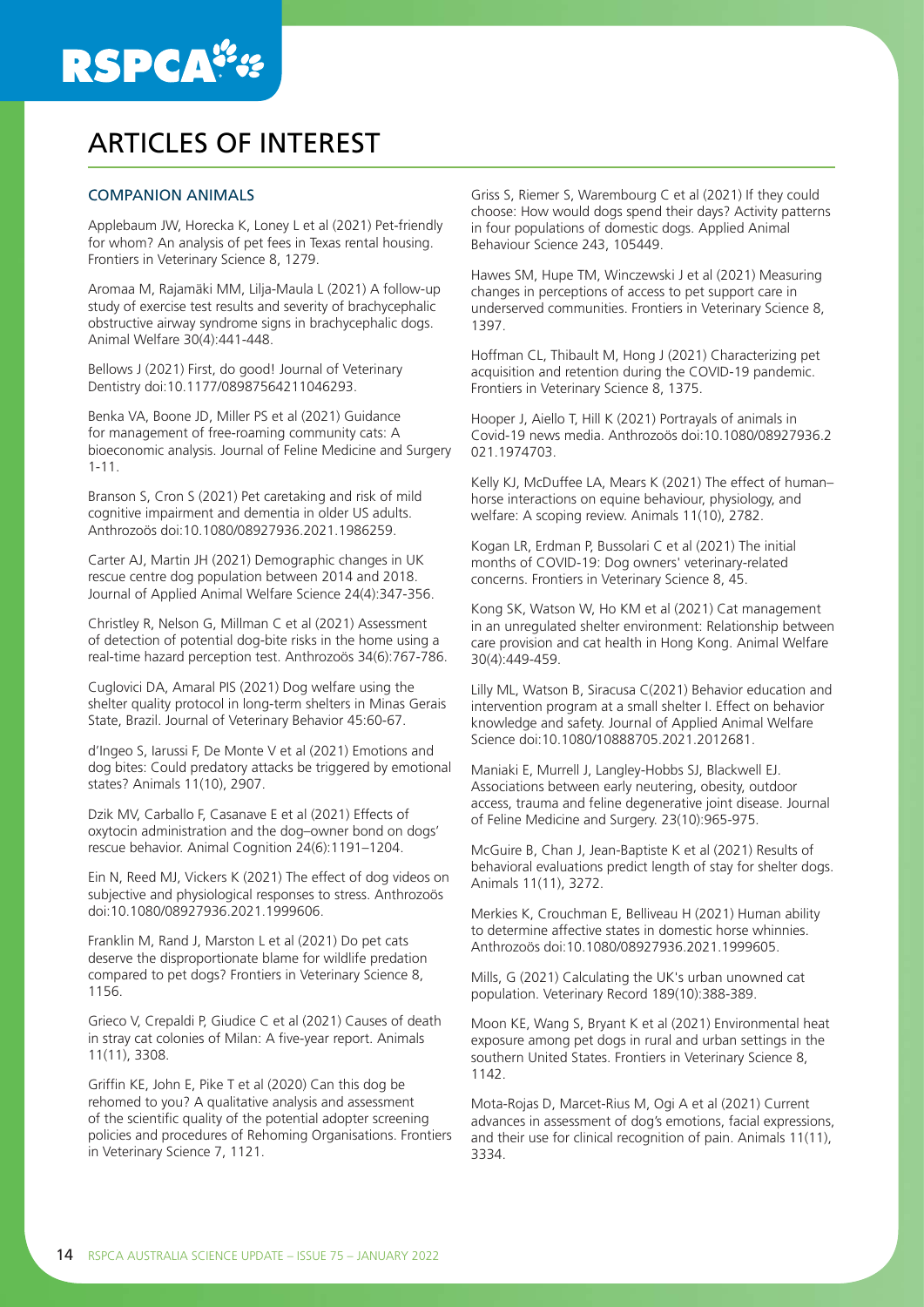Mota-Rojas D, Mariti C, Zdeinert A et al (2021) Anthropomorphism and its adverse effects on the distress and welfare of companion animals. Animals 11(11), 3263.

Ostović M, Sabolek I, Piplica A et al (2021) A survey study of veterinary student opinions and knowledge about pet reptiles and their welfare. Animals 11(11), 3185.

Overall KL (2021) What matters to dogs and cats in pain and training: The importance of data over belief in a more humane world. Journal of Veterinary Behavior 46:A1-A2.

Packer RMA, Brand CL, Belshaw Z et al (2021) Pandemic puppies: Characterising motivations and behaviours of UK owners who purchased puppies during the 2020 COVID-19 pandemic. Animals 11(9), 2500.

Phillipou A, Tan EJ, Toh WL et al (2021) Pet ownership and mental health during COVID-19 lockdown. Australian Veterinary Journal 99(10):423-426.

Reese LA, Vertalka JJ (2021) Understanding dog bites: The important role of human behavior. Journal of Applied Animal Welfare Science 24(4):331-346.

Rombach M, Dean DL (2021) Just love me, feed me, never leave me: Understanding pet food anxiety, feeding and shopping behavior of US pet owners in Covidian times. Animals 11(11), 3101.

Scott EM, Davies V, Nolan AM et al (2021) Validity and responsiveness of the generic health-related quality of life instrument (VetMetrica™) in cats with osteoarthritis. Comparison of vet and owner impressions of quality of life impact. Frontiers in Veterinary Science 8, 1124.

Sparkes AH (2021) Human allergy to cats: A review of the impact on cat ownership and relinquishment. Journal of Feline Medicine and Surgery doi:10.1177/1098612X211013016.

Strauss EG, McCune S, MacLean E et al (2021) Our canine connection: The history, benefits and future of human-dog interactions. Frontiers in Veterinary Science 8, 1295.

Tan SML, Jajou S, Stellato AC et al (2021) Perspectives of Canadian and American cat owners on provision of uncontrolled outdoor access for owned domestic cats. Frontiers in Veterinary Science 8, 1252.

Turner DC (2021) Unanswered questions and hypotheses about domestic cat behavior, ecology, and the cat–human relationship. Animals 11(10), 2823.

Väätäjä H, Majaranta P, Cardó AV et al (2021) The interplay between affect, dog's physical activity and dog–owner relationship. Frontiers in Veterinary Science 8, 1451.

Van Hooser JP, Pekow C, Nguyen HM et al (2021) Caring for the animal caregiver—Occupational health, human-animal bond and compassion fatigue. Frontiers in Veterinary Science 8, 1310.

Vojtkovská V, Voslářová E, Večerek V (2021) Changes in health indicators of welfare in group-housed shelter cats. Frontiers in Veterinary Science 8, 1098.

Whitehouse-Tedd KM, Lozano-Martinez J, Reeves J et al (202) Assessing the visitor and animal outcomes of a zoo encounter and guided tour program with ambassador cheetahs. Anthrozoös doi:10.1080/08927936.2021.1986263.

Yang H, Howarth A, Hansen SR et al (2021) Understanding the attachment dimension of human-animal bond within a homeless population: A One-Health initiative in the student health outreach for wellness (show) clinic. Journal of Applied Animal Welfare Science 24(4):357-371.

Yeowell G, Burns D, Fatoye F et al (2021) Indicators of health-related quality of life in cats with degenerative joint disease: Systematic review and proposal of a conceptual framework. Frontiers in Veterinary Science 8, 1348.

### FARM ANIMALS

#### **Aquaculture**

Balasch J, Ramos J, Lluis Tort L (2021) About welfare and stress in the early stages of fish. Frontiers in Veterinary Science doi:10.3389/fvets.2021.634434.

Heredia-Azuaje H, Niklitschek EJ, Sepúlveda M (2021) Pinnipeds and salmon farming: Threats, conflicts and challenges to co-existence after 50 years of industrial growth and expansion. Reviews in Aquaculture doi:10.1111/ raq.12611.

Morro B, Davidson K, Adams TP et al (2021) Offshore aquaculture of finfish: Big expectations at sea. Reviews in Aquaculture doi:10.1111/raq.12625.

Pedrazzani AS, Quintiliano MH, Bolfe F, Sans ECO and Molento CFM (2020) Tilapia on-farm welfare assessment protocol for semi-intensive production systems. Frontiers in Veterinary Science 7:606388

Ramos J, Balasch JC, Tort L (2021) About welfare and stress in the early stages of fish. Frontiers in Veterinary Science 8, 634434.

Yang Z, Yu Y, Tay YX et al (2021) Genome editing and its applications in genetic improvement in aquaculture. Reviews in Aquaculture 14(1):178-191.

#### Cattle

Balasso P, Marchesini G, Ughelini N et al (2021) Machine learning to detect posture and behavior in dairy cows: Information from an accelerometer on the animal's left flank. Animals 11(10), 2972.

Capion N, Raundal P, Foldager L et al (2021) Status of claw recordings and claw health in Danish dairy cattle from 2013 to 2017. The Veterinary Journal 277,105749.

Cartes D, Strappini A, Matamala F et al (2021) Responses of outdoor housed dairy cows to shade access during the prepartum period under temperate summer conditions. Animals 11(10), 2911.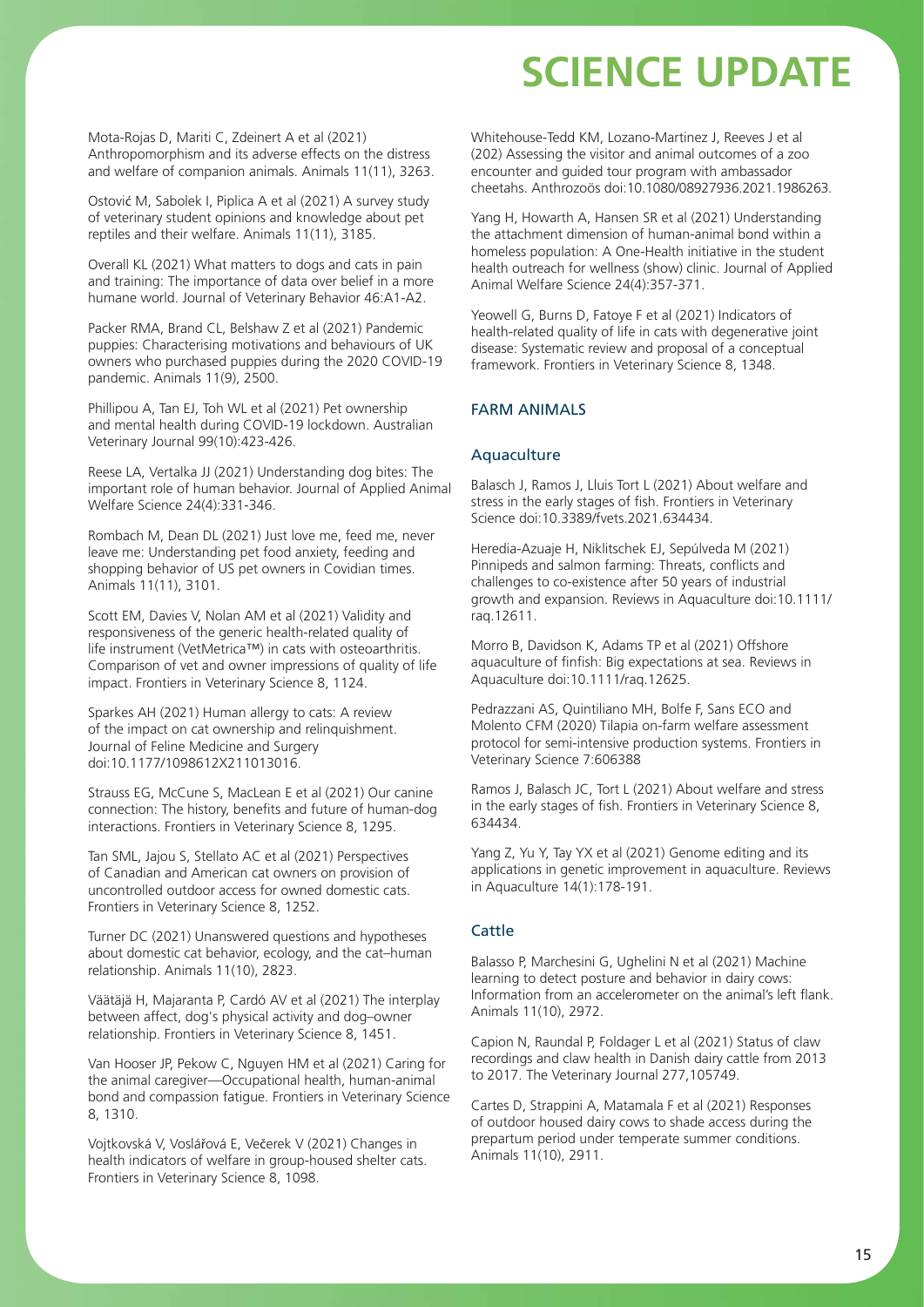# **RSPCA®**

Deniz M, de Sousa KT, Moro MF et al (2021) Social hierarchy influences dairy cows' use of shade in a silvopastoral system under intensive rotational grazing. Applied Animal Behaviour Science 244, 105467.

Hayer JJ, Nysar D, Heinemann C et al (2021) Influences on the assessment of resource- and animal-based welfare indicators in unweaned dairy calves for usage by farmers. Journal of Animal Science, Volume 99(10), skab266.

Lange A, Waiblinger S, van Hasselt R et al (2021) Effects of restraint on heifers during gentle human-animal interactions. Applied Animal Behaviour Science 243,105445.

Langford FM, Bell DJ, Nevison IM et al (2021) What type of loafing areas do housed dairy cattle prefer? Applied Animal Behaviour Science 245,105511.

Lecorps B, Welk A, Weary DM et al (2021) Postpartum stressors cause a reduction in mechanical brush use in dairy cows. Animals 11(11), 3031.

Lorenz I, Huber R, Trefz FM (2021) A high plane of nutrition is associated with a lower risk for neonatal calf diarrhea on Bavarian dairy farms. Animals 11(11), 3251.

Nalon E, Contiero B, Gottardo F et al (2021) The welfare of beef cattle in the scientific literature from 1990 to 2019: A text mining approach. Frontiers in Veterinary Science doi:10.3389/fvets.2020.588749.

Neave HW, Edwards JP, Thoday H et al (2021) Do walking distance and time away from the paddock influence daily behaviour patterns and milk yield of grazing dairy cows? Animals 1(10), 2903.

Nogues E, von Keyserlingk MAG, Weary DM (2021) Pain in the weeks following surgical and rubber ring castration in dairy calves. Journal of Dairy Science 104(12):12881-12886.

Pearson C, Filippi P, Lush L et al (2021) Automated behavioural monitoring allows assessment of the relationships between cow and calf behaviour and calves' survivability and performance. Applied Animal Behaviour Science 245,105493.

Qiao Y, Kong H, Clark C et al (2021) Review: Intelligent perception-based cattle lameness detection and behaviour recognition: A review. Animals 11(11), 3033.

Schnaider MA, Heidemann MS, Silva AHP et al (2022) Vocalization and other behaviors indicating pain in beef calves during the ear tagging procedure. Journal of Veterinary Behavior 47:93-98.

Schiano AN, Drake MA (2021) Invited review: Sustainability: Different perspectives, inherent conflict. Journal of Dairy Science 104(11):11386-11400.

Strappini A, Monti G, Sepúlveda-Varas P et al (2021) Measuring calf use for multiple environmental enrichment objects provided simultaneously. Frontiers in Veterinary Science. doi:10.3389/fvets.2021.698681.

Sun D, Webb L, Van Der Tol R et al (2021) A systematic review of automatic health monitoring in calves: Glimpsing the future from current practice. Frontiers in Veterinary Science doi:10.3389/fvets.2021.761468.

Van Os JMC, Goldstein SA, Weary DM et al (2021) Stationary brush use in naive dairy heifers. Journal of Dairy Science 104(11):12019-12029.

Wenker ML, van Reenen CG, de Oliveira D et al (2021) Calfdirected affiliative behaviour of dairy cows in two types of cow-calf contact systems. Applied Animal Behaviour Science 243, 105461.

### Pigs

Bernardino T, Tatemoto P, Evandro de Moraes J et al (2021) High fiber diet reduces stereotypic behavior of gilts but does not affect offspring performance. Applied Animal Behaviour Science 243, 105433.

Crone C, Caldara FR, Martins R (2021) Environmental enrichment for pig welfare during transport Journal of Applied Animal Welfare Science. doi: 10.1080/10888705.2021.1983725.

Cybulski P, Wozniak A, Urban J et al (2021) Gastric lesions in culled sows: An underestimated welfare issue in modern swine production. Agriculture 11(10), 927.

Dalmau A, Martínez-Macipe M, Manteca X et al (2020) Sex differences in group composition and habitat use of Iberian free-range pigs. Frontiers in Veterinary Science 7, 600259.

Ferrari P, Ulrici A, Barbari M (2021) Analysis of housing risk factors for the welfare of lean and heavy pigs in a sample of European fattening farms. Animals 11(11), 3221.

Huneau-Salaün A, Bougeard S, Balaine L et al (2021) Do rubber floor mats prevent lameness in gestating sows housed in large groups? a field experiment on three commercial farms in France. Animals 11(11), 3160.

Ipema AF, Gerrits WJJ, Bokkers EAM et al (2021) Live black soldier fly larvae (Hermetia illucens) provisioning is a promising environmental enrichment for pigs as indicated by feed- and enrichment-preference tests. Applied Animal Behaviour Science 244, 105481.

Ji W, Xin L, Xiaohong Z et al (2021) Effects of two different early socialization models on social behavior and physiology of suckling piglets. Applied Animal Behaviour Science 243, 105436.

Kalies A, Baumgartner J, Beyerbach M et al (2021) Interactive rooting towers and behavioural observations as strategies to reduce tail biting on conventional pig fattening farms. Animals 11(11), 3025.

Kauselmann K, Schrader L, Schrade H et al (2021) The effects of refilling additional rooting material on exploration duration and tail damages in rearing and fattening pigs. Frontiers in Animal Science 2, 749583.

Lagoda ME, Boyle LA, Marchewka J et al (2021) Early detection of locomotion disorders in gilts using a novel visual analogue scale: Associations with chronic stress and reproduction. Animals 11(10), 2900.

Lange JC, Lange A, Knierim U et al (2021) Animal welfare consequences of organic boar fattening and occurrence of boar taint on five commercial farms. Animals 11(10), 2929.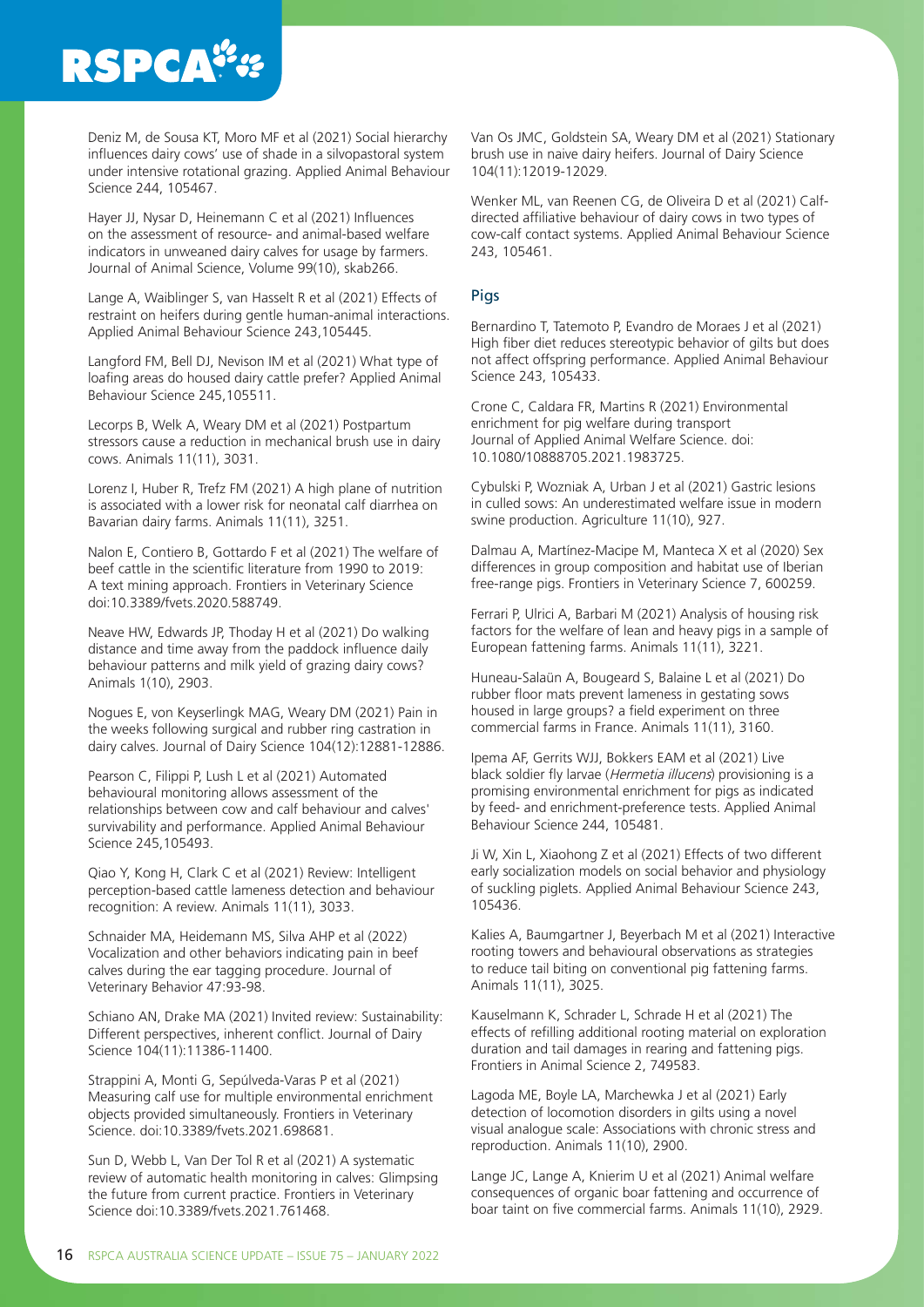Manteuffel C, Spitschak M, Ludwig C et al (2021) New perspectives in the objective evaluation of animal welfare, with focus on the domestic pig. Journal of Applied Animal Welfare Science. doi:10.1080/10888705.2021.1998774.

McLoda S, Anderson NC, Earing J et al (2021) Effect of light regiment on farrowing performance and behavior in sows. Animals 11(10), 2858.

Netukova S, Duspivova T, Tesar J et al (2021) Instrumented pig gait analysis: State-of-the-art. Journal of Veterinary Behaviour 45:51-59.

Norscia I, Collarini E, Cordoni G (2021) Anxiety behavior in pigs (Sus scrofa) decreases through affiliation and may anticipate threat. Frontiers in Veterinary Science 8, 630164.

Oldham L, Arnott G, Camerlink I et al (2021) Once bitten, twice shy: Aggressive and defeated pigs begin agonistic encounters with more negative emotions. Applied Animal Behaviour Science 244, 105488.

Pollock DS, Janz DM, Moya D et al (2021) Effects of wash protocol and contamination level on concentrations of cortisol and dehydroepiandrosterone (DHEA) in swine hair. Animals 11(11), 3104.

Rabhi N, Thibodeau A, Cote J et al (2021) Association between tail-biting and intestinal microbiota composition in pigs. Frontiers in Veterinary Science 7, 563762.

Rault J, Camerlink I, Goumon S et al (2021) The joint log-lift task: A social foraging paradigm. Frontiers in Veterinary Science 8, 745627.

Schmid SM, Steinhoff-Wagner J (2021) Behavior and body temperature alterations in piglets anesthetized for castration during a four-hour recovery phase. Applied Animal Behaviour Science 245, 105497.

Sheil M, Maria De Benedictis G, Scollo A (2021) Efficacy of intra-operative topical wound anaesthesia to mitigate piglet castration pain—a large, multi-centred field trial. Animals 11(10), 2763.

Tokareva M, Brown JA, Woodward A et al (2021) The influence of satiety on the motivation of stall-housed gestating sows to exit their stall. Applied Animal Behaviour Science 245, 105508.

Valros A, Sali V, Halli O et al (2021) Does weight matter? Exploring links between birth weight, growth and pigdirected manipulative behaviour in growing-finishing pigs. Applied Animal Behaviour Science 245, 105506.

Vinicius dos Santos J, de Souza Farias S, Lucia Pereira T et al (2021) Preference for and maintenance of interest in suspended enrichment toys in confined growing pigs. Journal of Veterinary Behavior 45:68-73.

Wiechers D-H, Brunner S, Herbrandt S et al (2021) Analysis of hair cortisol as an indicator of chronic stress in pigs in two different farrowing systems. Frontiers in Veterinary Science 8, 605078.

#### Poultry

Ajasas Badmus K, Idrus Z, Yong Meng G et al (2021) Telomere length and regulatory genes as novel stress biomarkers and their diversities in broiler chickens (Gallus gallus domesticus) subjected to corticosterone feeding. Animals 11(10), 2759.

Badmus KA, Idrus Z, Meng GY et al (2021) Telomere length, apoptotic, and inflammatory genes: novel biomarkers of gastrointestinal tract pathology and meat quality traits in chickens under chronic stress (Gallus gallus domesticus). Animals 11(11), 3276.

Beno F, Skorpilova T, Pohunek V et al (2021) Comparison of the automatic and manual broiler pre-slaughter chain based on trailer microclimate during transportation and its effect on M. pectoralis major. Animals 11(10), 2946.

Cristina de Oliveira sans E, Dahlke F, Freitas Federici J et al (2021) Welfare of broiler chickens in Brazilian free-range versus intensive indoor production systems. Journal of Applied Animal Welfare Science doi: 10.1080/10888705.2021.1992280

Durosaro SO, Iyasere OS, Oguntade DO et al (2021) Associations between plumage colour and fear behaviour in young Nigerian indigenous turkeys (Meleagris gallopavo). Applied Animal Behaviour Science 244, 105483.

Emmanuel Oke O, Oso O, Iyasere O et al (2021) Evaluation of light color manipulation on behavior and welfare of broiler chickens. Journal of Applied Animal Welfare Science doi: 10.1080/10888705.2021.1986714.

Gittins J, Wynn S, Parker D et al (2021) The economic and environmental impacts of removing ionophore coccidiostats from the UK broiler sector. World's Poultry Science Journal doi: 10.1080/00439339.2022.1988807.

Goransson L, Gunnarsson S, Wallenbeck A et al (2021) Behaviour in slower-growing broilers and free-range access on organic farms in Sweden. Animals 11(10), 2967.

House GM, Sobotik E, Nelson JR et al (2021) A comparison of white/red and white/blue LED light fixtures on Pekin duck production, stress and behaviour. British Poultry Science 62(4):467-473.

Hrženjak NM, Hristov H, Dovč A et al (2021) Evaluation of welfare in commercial turkey flocks of both sexes using the transect walk method. Animals 11(11), 3253.

Hu J, Xiong Y, Gates RS et al (2021) Perches as cooling devices for reducing heat stress in caged laying hens: A review. Animals 11(11), 3026.

Iannetti L, Romagnoli S, Cotturone G et al (2021) Animal welfare assessment in antibiotic-free and conventional broiler chicken. Animals 11(10), 2822.

Jacobs L, Melick S, Freeman N et al (2021) Broiler chicken behavior and activity are affected by novel flooring treatments. Animals 11(10), 2841.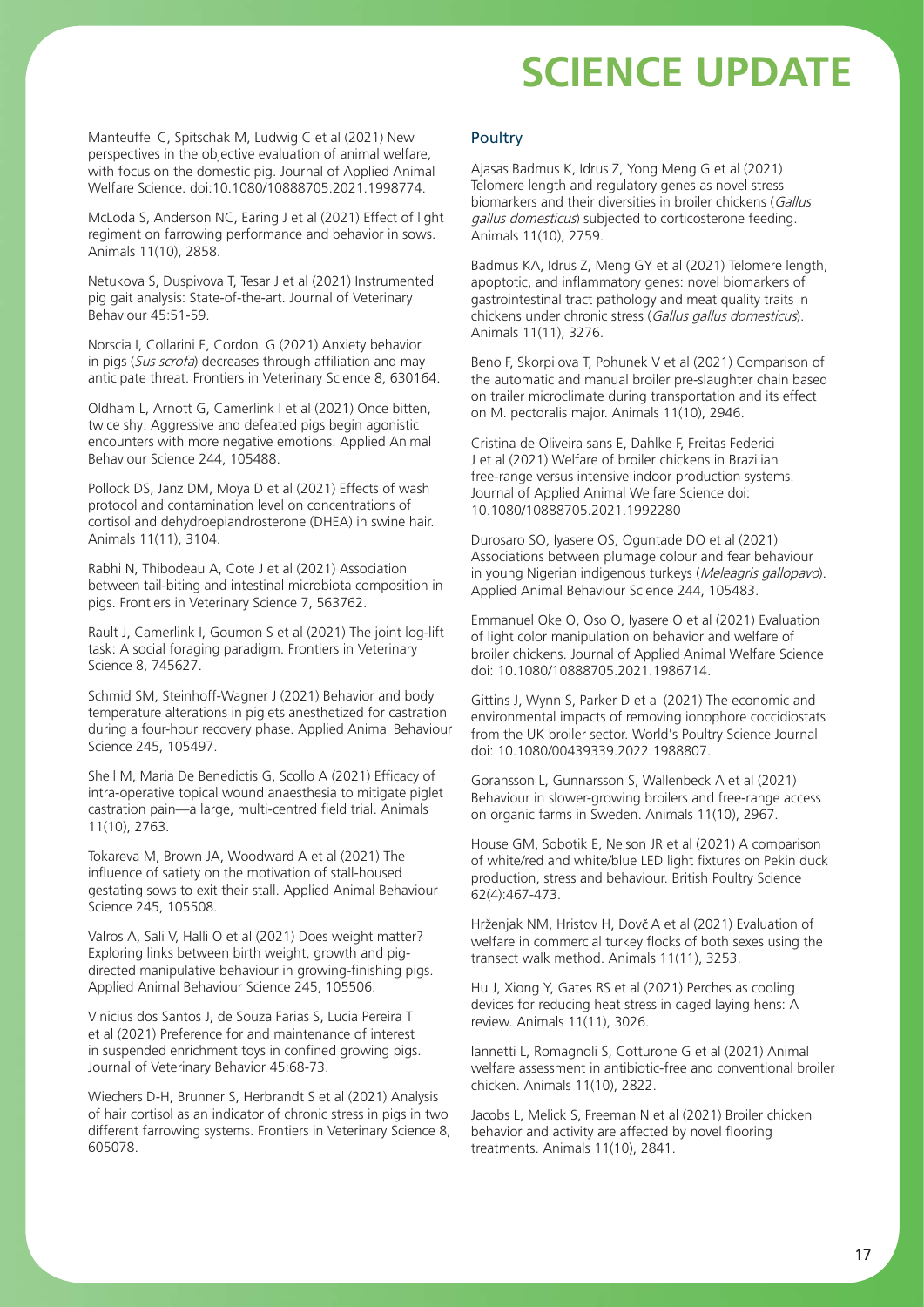# **RSPCA<sup>\*\*</sup>**

Kulke K, Kemper N, Stracke J (2021) Boys (toms) don't try. Behaviour of turkeys in a novel object test – Influence of age and sex. Applied Animal Behaviour Science 244, 105484.

Lingens JB, El-Wahab AA, Ahmed MFE et al (2021) Effects of early nutrition of hatched chicks on welfare and growth performance: A pilot study. Animals 11(10), 2888.

Lyasere OS, Oyeniran VJ, Durosaro SO et al (2021) Comparative study on stress-induced hyperthermia, level of fear and behaviour of two genetically selected strains of domestic chicks to playback calls. Applied Animal Behaviour Science 243, 105465.

Makagon MM, Riber AB (2021) Setting research driven duckwelfare standards: A systematic review of Pekin Duck welfare research. Poultry Science doi:10.1016/j.psj.2021.101614.

Mancinelli AC, Mattioli S, Menchetti L (2021) The assessment of a multifactorial score for the adaptability evaluation of six poultry genotypes to the organic system. Animals 11(10), 2992.

Mascarenhas Dutra F, Garofallo Garcia R, Binotto E et al (2021) What do we know about the impacts of poultry catching? World's Poultry Science Journal. doi: 10.1080/00439339.2021.1976056.

Ozlu F, Ucar L, Erkus A et al (2021) Effects of flock age, storage temperature, and short period of incubation during egg storage, on the albumen quality, embryonic development and hatchability of long stored eggs. British Poultry Science 64(4):611-619.

Peter Farkas T, Orban A, Szasz S et al (2021) Examination of the usage of a new beak-abrasive material in different laying hen genotypes (preliminary results). Agriculture 11(10), 947.

Quang Hanh H, Thi Phuong N, Dinh Tien N et al (2021) Effects of stocking density in group cages on egg production, profitability, and aggressive pecking of hens. Journal of Applied Animal Welfare Science doi: 10.1080/10888705.2021.1983723

Riber AB, Herskin MS, Foldager L et al (2021) Post-mortem examination of fast-growing broilers with different degrees of identifiable gait defects. Veterinary Record 189(7), e454.

Sanchez-Casanova R, Sarmiento-Franco L, Phillips C (2021) The effects of outdoor access and stocking density on the performance of broilers reared under tropical conditions. British Poultry Science 65(5):632-637.

Sans ECDO, Tuyttens FAM, Taconeli CA et al (2021) Welfare of broiler chickens reared in two different industrial house types during the winter season in Southern Brazil. British Poultry Science 62(5):621-631.

Schwarzer A, Plattner C, Bergmann S, Rauch E, Erhard M, Reese S, Louton H (2021) Feather pecking in non-beaktrimmed and beak-trimmed laying hens on commercial farms with aviaries. Animals 11(11), 3085.

Sirovnik J, Euteneuer P, König von Borstel U (2021) An attempt to use sound-imprinting to attract broilers onto elevated platforms for night-time roosting. Applied Animal Behaviour Science 243, 105448.

Tainika B, Hakan Bayraktar O (2021) Lighted incubation: embryonic development, hatchability and hatching quality of broiler chicks. World's Poultry Science Journal doi: 10.1080/00439339.2022.1988806.

Wei H, Chen Y, Nian H et al (2021) Abnormal bone metabolism may be a primary causative factor of keel bone fractures in laying hens. Animals 11(11), 3133.

Yan C, Xiao J, Li Z et al (2021) Exogenous fecal microbial transplantation alters fearfulness, intestinal morphology, and gut microbiota in broilers. Frontiers in Veterinary Science 8, 706987.

Zhao S, Zhang R, Li C et al (2021) The effect of short-term classical music stimulus on behavior and tonic immobility reaction of pullets. Journal of Applied Animal Welfare Science doi:10.1080/10888705.2021.1983724.

#### Rabbits

Kimm S, Rauterberg SL, Bill J et al (2021) Use of space, active and resting behaviour in fattening rabbits (Oryctolagus cuniculus) housed in a combi park system: A case study. Animal Welfare 30(4):493-506(14).

Mondin C, Trestini S, Trocino A et al (2021) The economics of rabbit farming: A pilot study on the impact of different housing systems. Animals 11(11), 3040.

### Sheep/Goats

Battini M, Manuela Renna M, Giammarino M et al (2021) Feasibility and reliability of the AWIN welfare assessment protocol for dairy goats in semi-extensive farming conditions. Frontiers in Veterinary Science doi:10.3389/ fvets.2021.731927.

Bruce M, Young JM, Masters DG et al (2021) The impact of lamb and ewe mortality associated with dystocia on Australian and New Zealand sheep farms: A systematic review, meta-analysis and bio-economic model. Preventive Veterinary Medicine 197, 105478.

Dominik S, Reverter A, Porto-Neto LR et al (2021) Exploring genomic approaches to fast-track genetic gains in breechstrike resistance in Merino sheep. Animal Production Science 61(18):1932–1939.

Greeff JC, Paz EA, Munyard K et al (2021) Microbiome analysis of the skin of sheep that are resistant or susceptible to breech flystrike. Animal Production Science 61(18):1774– 1780.

Greeff JC, Schlink AC, Karlsson LJE (2021) Genetic parameters of breech strike, neck wrinkles, dags and breech cover over the lifetime of crutched Merino ewes in a Mediterranean environment. Animal Production Science 61(18):1893-1904.

Larrondo C, Leiva J, de la Cruz-Cruz L (2021) Dairy goat welfare in semi-intensive production systems and drought conditions. Animal Welfare 30(4):371-379(9).

Meijer E, Brom R, Giersberg M et al (2021) Perspectives for buck kids in dairy goat farming. Frontiers in Veterinary Science doi:10.3389/fvets.2021.662102.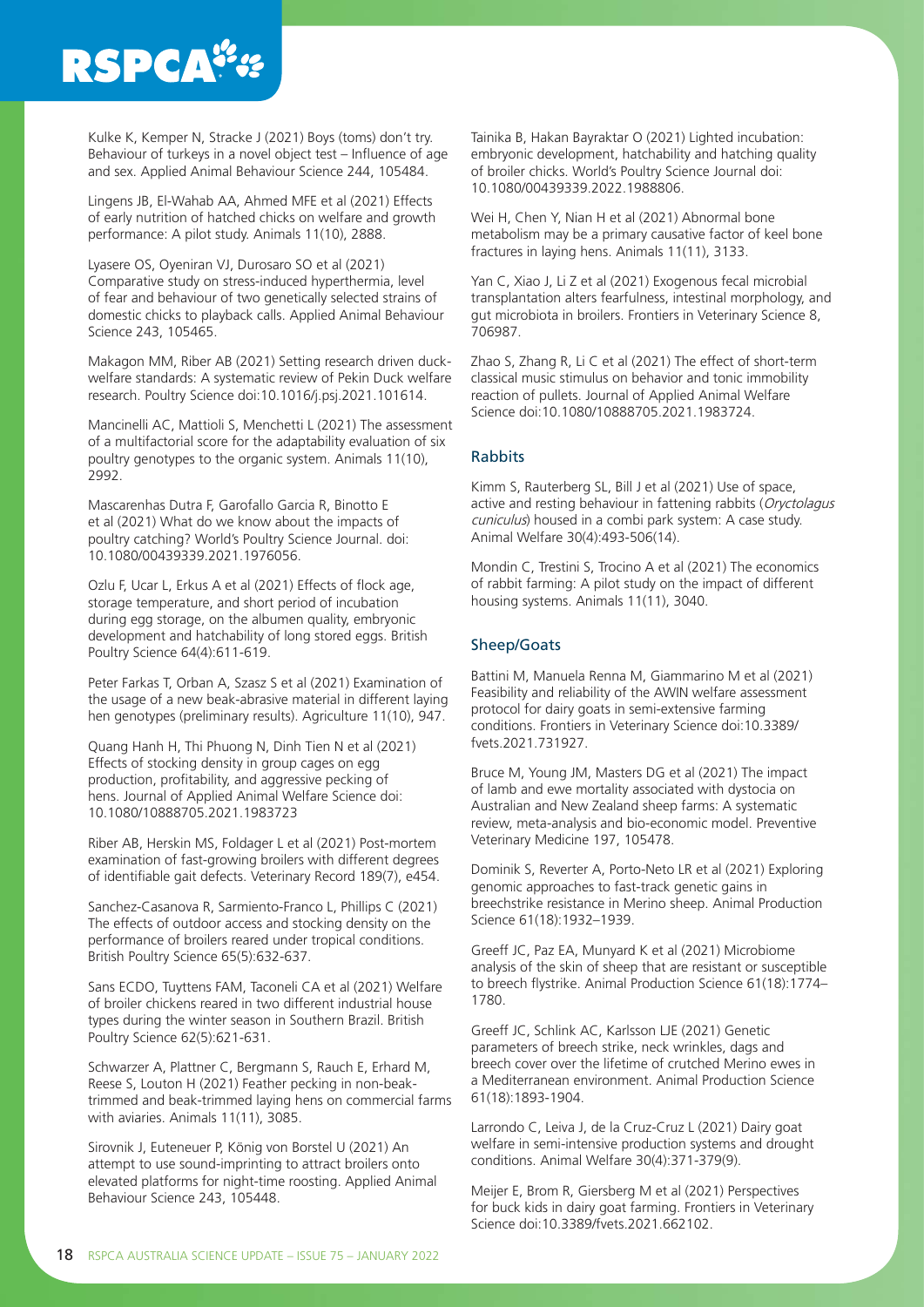Munn R, Woodward A, Beths T et al (2021) Observations on the use of a pain numbing device for repetitive percutaneous sampling in sheep. Australian Veterinary Journal 99(10):445- 448.

Minnig A, Zufferey R, Beat Thomann B et al (2021) Animalbased indicators for on-farm welfare assessment in goats. Animals 11(11), 3138.

Schoiswohl J, Stanitznig A, Sigmund M et al (2021) Comparison of alternative disbudding methods with hotiron dehorning of goat kids. Journal of Veterinary Behavior 46:31-39.

Ungerfeld R, Fernández-Werner A, Gökdal Ö et al (2021) Lambs identify their mothers' bleats but not a picture of her face. Journal of Veterinary Behavior 46:69-73.

Ungerfeld R, Pinto-Santini L, Chaumont S et al (2021) Is the ram that is more receptive to brushing, less reactive to electroejaculation? Livestock Science 254, 104764.

van Cleef FDOS, van Cleef EHCB, de Abreu Santos DJ et al (2021) Physiological and behavioural responses of sheep grazing in a tropical silvopastoral system. Animal Production Science 61(15):1564-1574.

Zufferey R, Minnig A, Thomann B et al (2021) Animal-based indicators for on-farm welfare assessment in sheep. Animals 11(10):2973.

#### General

Boaitey A, Eden M, Jette-Nantel S (2021) Too close to eat? Solidarity with animals, animal welfare and antibiotic use. Journal of Applied Animal Welfare Science doi:10.1080/1088 8705.2021.1986713.

Campbell DLM, Lee C (2021) A perspective on strategic enrichment for brain development: Is this the key to animal happiness? Frontiers in Veterinary Science doi:10.3389/ fvets.2021.720422.

Giersberg MF, Renaud D and Kemper N (2021) Editorial: Perspectives in dealing with surplus male farm animals. Frontiers in Veterinary Science 8, 797081.

Gradidge S, Zawisza M, Harvey AJ et al (2021) A structured literature review of the meat paradox. Social Psychological Bulletin doi:10.32872/spb.5953.

Neethirajan S (2021) Is seeing still believing? Leveraging deepfake technology for livestock farming. Frontiers in Veterinary Science doi:10.3389/fvets.2021.740253.

Nielsen SS, Houe H, Denwood M et al (2021) Application of methods to assess animal welfare and suffering caused by infectious diseases in cattle and swine populations. Animals 11(11), 3017.

Naab FZ, Coles D, Goddard E et al (2021) Public perceptions regarding genomic technologies applied to breeding farm animals: A qualitative study. BioTech 10(4), 28.

Orihuela A (2021) Review: Management of livestock behavior to improve welfare and production. Animal doi: 10.1016/j.animal.2021.100290.

### ANIMALS IN SPORT, ENTERTAINMENT, PERFORMANCE, RECREATION AND WORK

Crawford KL, Finnane A, Greer RM et al (2021) Survival analysis of training methodologies and other risk factors for musculoskeletal injury in 2-year-old thoroughbred racehorses in Queensland, Australia. Frontiers in Veterinary Science 8, 1262.

Eiserio M, Yngvesson J, Bystrom A et al (2021) A rein signal can be reduced by half in a single training session. Applied Animal Behaviour Science 243, 105452.

Glenk LM, Foltin S (2021) Therapy dog welfare revisited: A review of the literature. Veterinary Sciences 8(10), 226.

Mengoli M, Oliva JL, Mendonça T et al (2021) Neurohormonal profiles of assistance dogs compared to pet dogs: What Is the impact of different lifestyles? Animals 11(9), 2594.

Olczak K, Klocek, C, Winther J et al (2021) Hucul horses' learning abilities in different learning tests and the association with the behaviour, food modification and fearfulness. Applied Animal Behaviour Science 245, 105498.

Palmer AL, Rogers CW, Stafford KJ et al (2021) Risk-factors for soft-tissue injuries, lacerations and fractures during racing in greyhounds in New Zealand. Frontiers in Veterinary Science 8, 1434.

### ANIMALS IN RESEARCH AND TEACHING

Balasch J, Ramos J, Tort L (2021) About welfare and stress in early stages of fish. Frontiers in Veterinary Science doi: 10.3389/fvets.2021.634434.

Prior H, Blunt H, Crossman L et al (2021) Refining procedures within regulatory toxicology studies: Improving animal welfare and data. Animals 11(11), 3057.

#### WILD ANIMALS

Alessia D, Salas M, Pereboom Z et al (2021) A systematic review of the use of technology to monitor welfare in zoo animals: Is there space for improvement? Animals 11(11), 3048.

Colombelli-Negrel D, Katsis AC (2021) Little penguins are more aggressive on islands that experience unregulated human disturbance. Animal Behaviour 182:195-202.

Fardell LL, Nano CEM, Pavey CR et al (2021) Small prey animal habitat use in landscapes of fear: Effects of predator presence and human activity along an urban disturbance gradient. Frontiers in Ecology and Evolution 886.

Fuktong S, Yuttasaen P, Punyapornwithaya V et al (2021) A survey of stereotypic behaviors in tourist camp elephants in Chaing Mai, Thailand. Applied Animal Behaviour Science 243, 105456.

Gallahar N, Leigh K, Phalen D (2021) Koala tree selection in a mixed-tenure landscape and post-fire implications. Wildlife Research 48(8):737-755.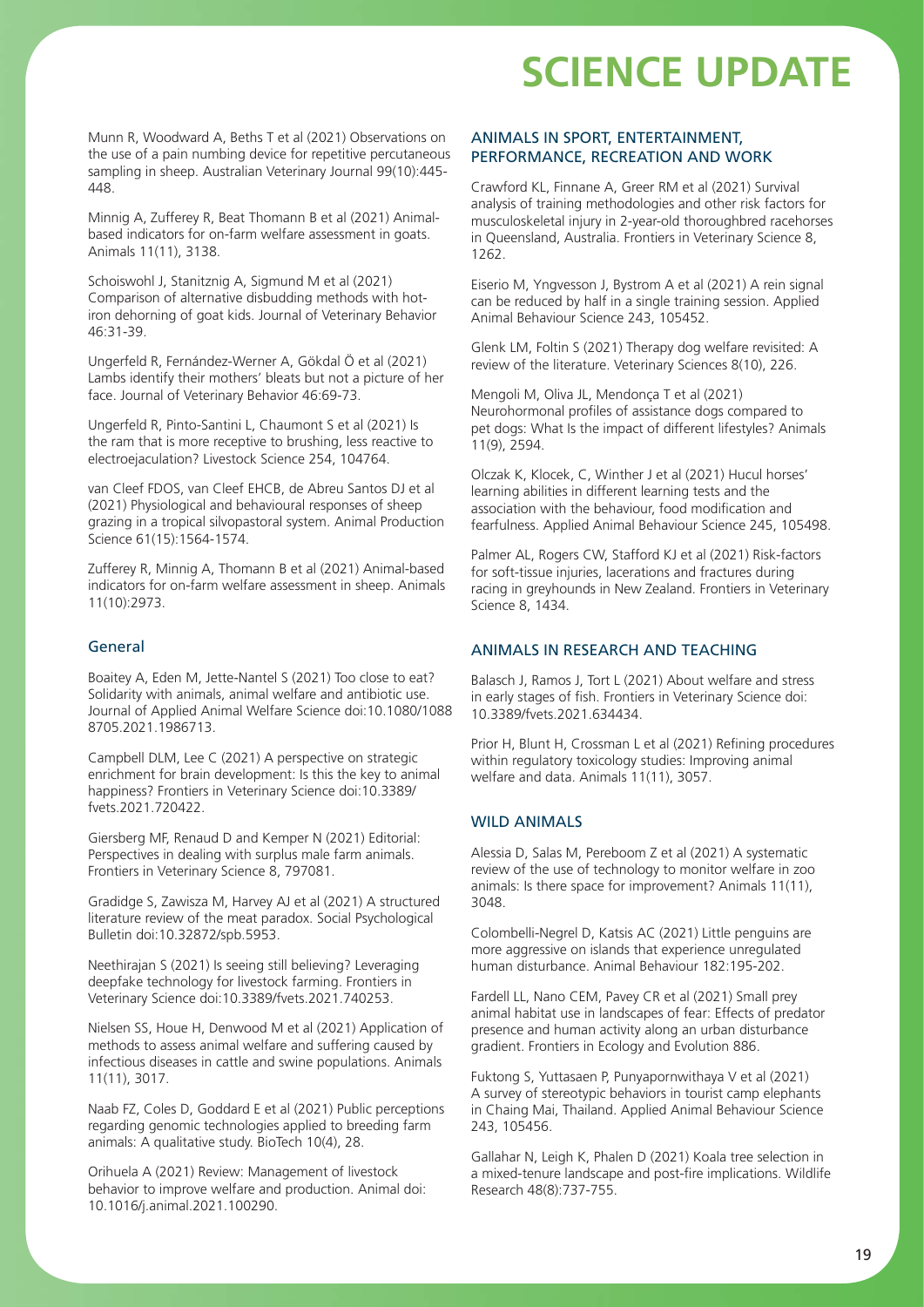# **RSPCA#**

Hoehfurtner T, Wilkinson A, Walker M et al (2021) Does enclosure size influence the behaviour and welfare of captive snakes (Pantherophis guttarus). Applied Animal Behaviour Science 243, 105435.

Hoehfurtner T, Wilkinson A, Walker M et al (2021) Corrigendum to: "Does enclosure size influence the behaviour and welfare of captive snakes (Pantherophis guttarus)". Applied Animal Behaviour Science 243, 105421.

Huskisson SM, Doelling CR, Ross SR et al (2021) Assessing the potential impact of zoo visitors on the welfare and cognitive performance of Japanese macaques. Applied Animal Behaviour Science 243, 105453.

Le Busque B, Roetman P, Dorrian J et al (2021) Investigating attitudes toward sharks in Australia. Anthrozoös doi:10.1080 /08927936.2021.1986260.

Pye R, Darby J, Flies AS et al (2021) Post-release immune responses of Tasmanian devils vaccinated with an experimental devil facial tumour disease vaccine. Wildlife Research 48(8):701-712.

Scasta JD, Hennig JD, Calkins CM (2021) Feral horse cause-specific mortality relative to mustering (gathering) and individual demographic attributes in the USA. Wildlife Research 48(8):673-689.

Ritzler CP, Lukas KE, Bernstein-Kurtycz et al (2021) The effects of choice-based design and management on the behaviour and space use of zoo-housed Amur tigers (Panthera tigris altaica). Applied Animal Welfare Science doi: 10.1080/10888705.2021.1958684.

Vaughn AK, Peterson MN, Casola WR et al (2021) Using the implicit association test to evaluate subconscious attitudes toward snakes. Anthrozoös doi:10.1080/08927936.2021.1 986261.

#### TRANSPORTATION OF ANIMALS

Abubakar AA, Zulkifli I, Goh YM et al (2021) The effects of stocking density and distances on electroencephalographic changes and cortisol as welfare indicators in Brahman crossbred cattle. Animals 11(10), 2895.

#### HUMANE KILLING

Baker-Cook B, Torrey S, Widowski TM et al (2021) The efficacy of three on-farm euthanasia methods for broiler chickens throughout the production cycle. British Poultry Science 62(5):638-649.

Ben-Yonatan A (2021) "Yesterday you slaughtered animals, today you pity them": Ambivalence and resolution among Jewish Israeli slaughterers. Anthrozoös doi:10.1080/0892793 6.2021.1996023.

Losada-Espinosa N, Estévez-Moreno LX, Bautista-Fernández M et al (2021) Integrative surveillance of cattle welfare at the abattoir level: Risk factors associated with liver condemnation, severe hoof disorders, carcase bruising and high muscle pH. Animal Welfare 30(4):393-407(15).

Lorbach JN, Campler MR, Youngblood B et al (2021) Comparison of gaseous and water-based medium-expansion foam depopulation methods in cull sows. Animals 11(11), 3179.

Losada-Espinosa N, Estévez-Moreno LX, Miranda-de la Lama GC et al (2021) Cattle welfare assessment at the slaughterhouse level: Integrated risk profiles based on the animal's origin, pre-slaughter logistics, and iceberg indicators. Preventive Veterinary Medicine 197, 105513.

### **MISCELLANEOUS**

Gu X, Bexell SM, Wang B (2021) Attitudes toward nonhuman animals during the Coronavirus disease (COVID-19) outbreak in China. Anthrozoös doi:10.1080/089 27936.2021.1974701.

Hammerschmidt J, Nassaro MRF, de Camargo Bauer L et al (2021) Training the environmental military police in the State of Sao Paulo for science-based assessment animal mistreatment. Journal of Applied Animal Welfare Science doi: 10.1080/10888705.2021.1998776

Krings VC, Dhont K, Salmen A (2021) The moral divide between high- and low-status animals: The role of human supremacy beliefs. Anthrozoös 34(6):787-802.

López-Cepero J, Martos-Montes R, Ordóñez D (2021) Classification of animals as pet, pest, or profit: Consistency and associated variables among Spanish university students. Anthrozoös 34(6):877-888.

Mata J (2021) A framework for using epidemiology in animal welfare science. Journal of Applied Animal Welfare Science doi:10.1080/10888705.2021.1981902.

Overall KL (2021) From data to outcomes: Essential limitations in behavioral medicine. Journal of Veterinary Behavior 44:A1-A3.

Overall KL (2021) Only when you measure suffering can you fix it. Journal of Veterinary Behavior 45:A1-A2.

Quain A, Mullan S, Ward MP (2021) Risk factors associated with increased ethically challenging situations encountered by veterinary team members during the COVID-19 pandemic. Frontiers in Veterinary Science 8, 1186.

Robbins JA, Danielson JA, Johnson AK et al (2021) Attitudes towards animals and belief in animal mind among first-year veterinary students before and after an introductory animal welfare course. Animal Welfare 30(4):409-418.

Sargeant JM, Reynolds K, Winder CB et al (2021) Completeness of reporting of systematic reviews in the animal health literature: A meta-research study. Preventive Veterinary Medicine 195, 105472.

Squance H, MacDonald C, Stewart C et al (2021) Communication: Strategies for implementing a One Welfare framework into emergency management. Animals 11(11), 3141.

Valtonen E, Koskela T, Valros A et al (2021) Animal welfare control—Inspection findings and the threshold for requesting a police investigation. Frontiers in Veterinary Science 8, 1093.